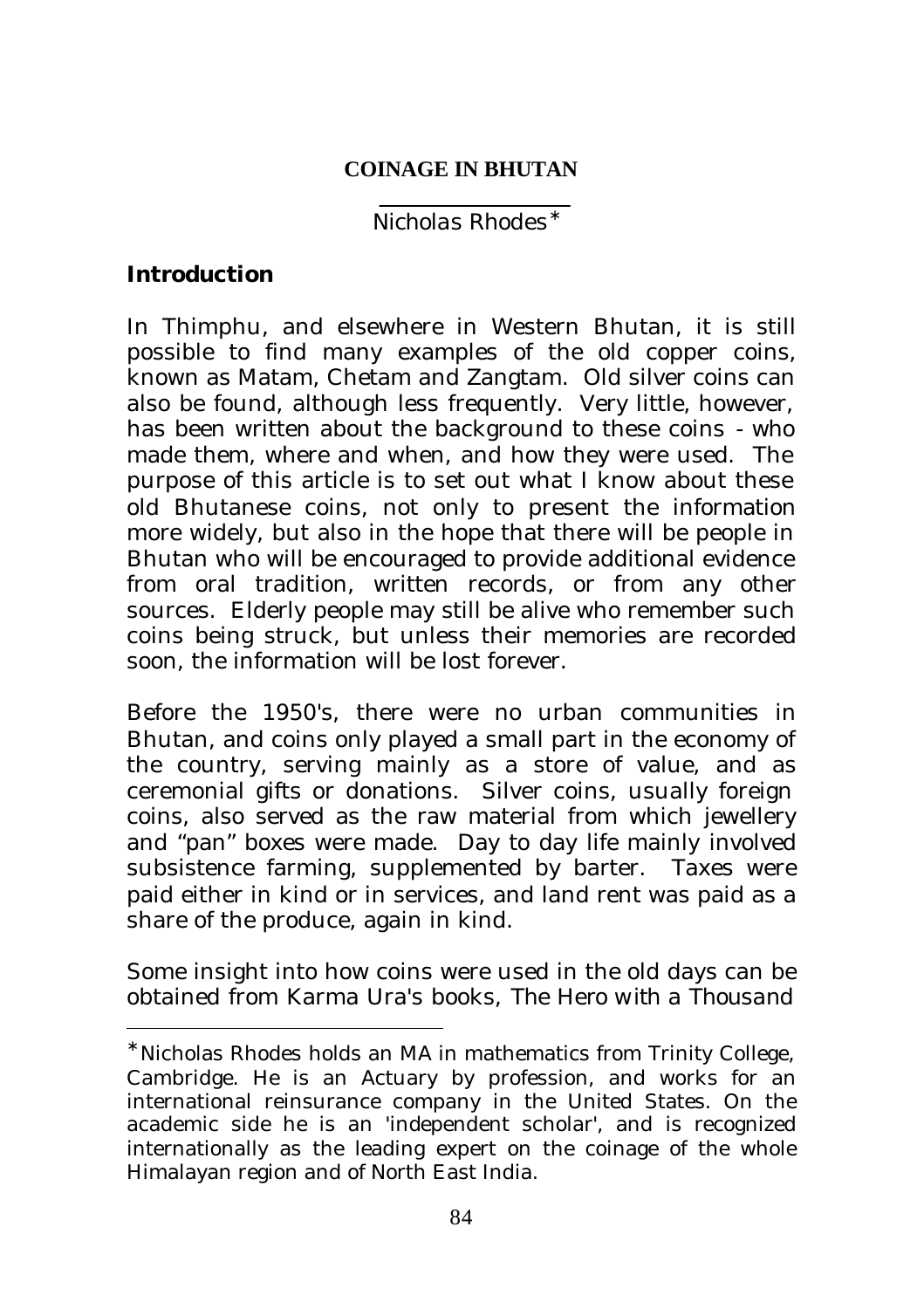*Eyes* and *The Ballad of Pemi Tshewang Tashi.* For example, Pemi Tshewang Tashi gave a silver coin, called *norzangphubchen*, to Aum Jayshing Jaymo as a thank you for the hospitality given<sup>1</sup>. Then in 1944, Dasho Shingkar Lam offered a silver coin to His Majesty, when he was first registered as a *tozep*, and noted that previously the customary gift on such an occasion had been three copper coins2. In 1947, when the King was travelling to Ha, at several points villagers greeted His Majesty with the customary gift of a basket of rice with three hard-boiled eggs, and they received a coin in exchange3. Only in 1952 were moves taken to increase the role of money in general, and coins in particular, when senior courtiers and secretaries began to be paid in cash, rather than in kind4.

## **Coins in Bhutan before 1800**

The earliest references in Bhutan that mention coins date from the time of the Shabdung Ngawang Namgyal. In about 1619, the Shabdung went to Chapchha to preach, and received presents from the Raja of Cooch Behar, including silver and gold coins. At the same time, he was offered "lots" of silver coins" by the local people5. On his return from Chapchha, the Shabdung began the construction of a new monastery called Cheri Dorji-dhen. In this monastery he placed a double storied silver stupa, containing the ashes of his father, which had been made from the silver coins brought from Chapchha.

In another account, relating to the period about 1640-43, there is a lengthy description of gifts received by Shabdung, including "several thousand *ma-tang* coins" collected as *brgya-'bul* (hundred offerings), from districts between Rtse-rag dum-bu and the palace of the Rgya-chu-bar Raja, and from the district of Dar-dkar (now Dagana) as far as the place called Bye-ma in India6. The use of the term *Ma-tang* is interesting, and will be explained below.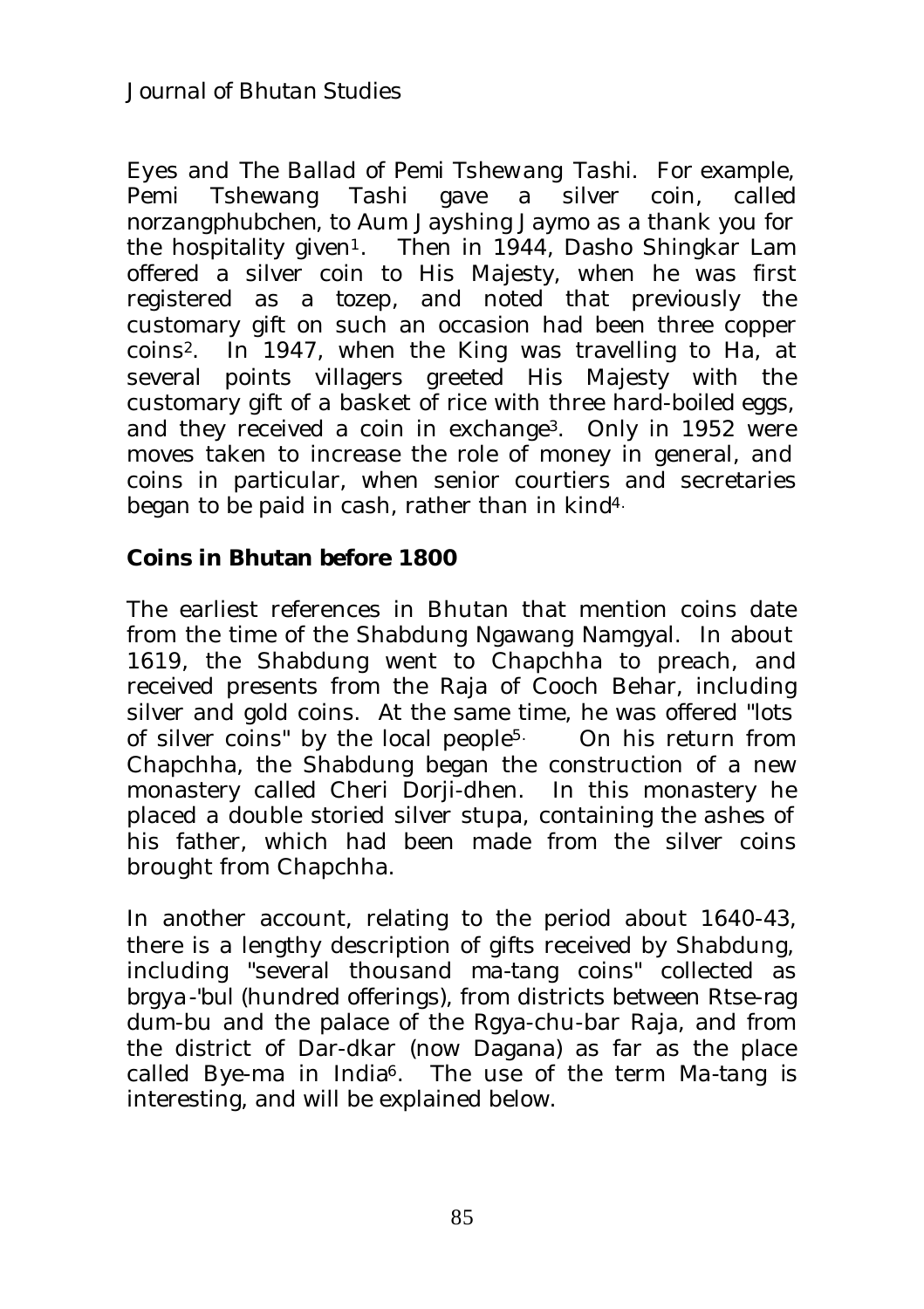When Tenzin Rabgye was enthroned as the 4th Druk Desi in 1680, he apparently received presents of 1000 gold and 1000 silver coins from the Raja of Ladakh, and 700 gold coins and 1000 silver coins from the Raja of Cooch Behar<sup>7</sup>. These presents were distributed to the general public, including one silver coin to each family<sup>8</sup>. The terms used to describe the coins in these accounts were *'ngul-tam* and *gser-tam* for the silver and gold coins respectively<sup>9</sup>.

On the enthronement of the 8th Druk Desi in 1707, the gift of one silver coin was given to each of the monks and to the general public of Bhutan10. Similarly the 13th Desi, Sherab Wangchuck (1744-63), distributed gifts of one silver coin (*matam*) to each citizen eight times during his reign. This made him very popular in the country<sup>11</sup>. Furthermore, in 1747, on the occasion of the coronation of the second Shabdung, Jigsmed grags-pa (1725-61), gifts were described in detail and valued in *Ma-tam.* For instance, gifts presented to the Gyalse Rinpoche Mi-pham 'brug-sgra rnam-rgyal included images, coins, horses, clothing, brocades, etc., the total value of which was listed at 2,290 *Ma-tam*12*.* This passage is particularly interesting, as it indicates that the *Ma-tam* was used at this time, not only as the name of a coin, but also as a common unit of value.

The first outside reference to coins in Bhutan is in a letter from the Deb Raja to the Governor General of India, dated  $17<sup>th</sup>$  January 1785. In it the Deb Raja requests help in recovering Rs.5000 of silver that had been sent to Cooch Behar some years before, to be struck into coin, and which had not yet been returned<sup>13</sup>. This letter shows that in the late eighteenth century, the Deb Raja occasionally sent surplus silver to Cooch Behar to be struck into coin, as there was no mint in Bhutan itself. A parallel can be found in the relationship between Tibet and Nepal, when until about 1753, the Tibetan government sent silver to Nepal to be struck into coin for circulation in Tibet14. This use of coins struck in Cooch Behar is confirmed by the earliest European visitors to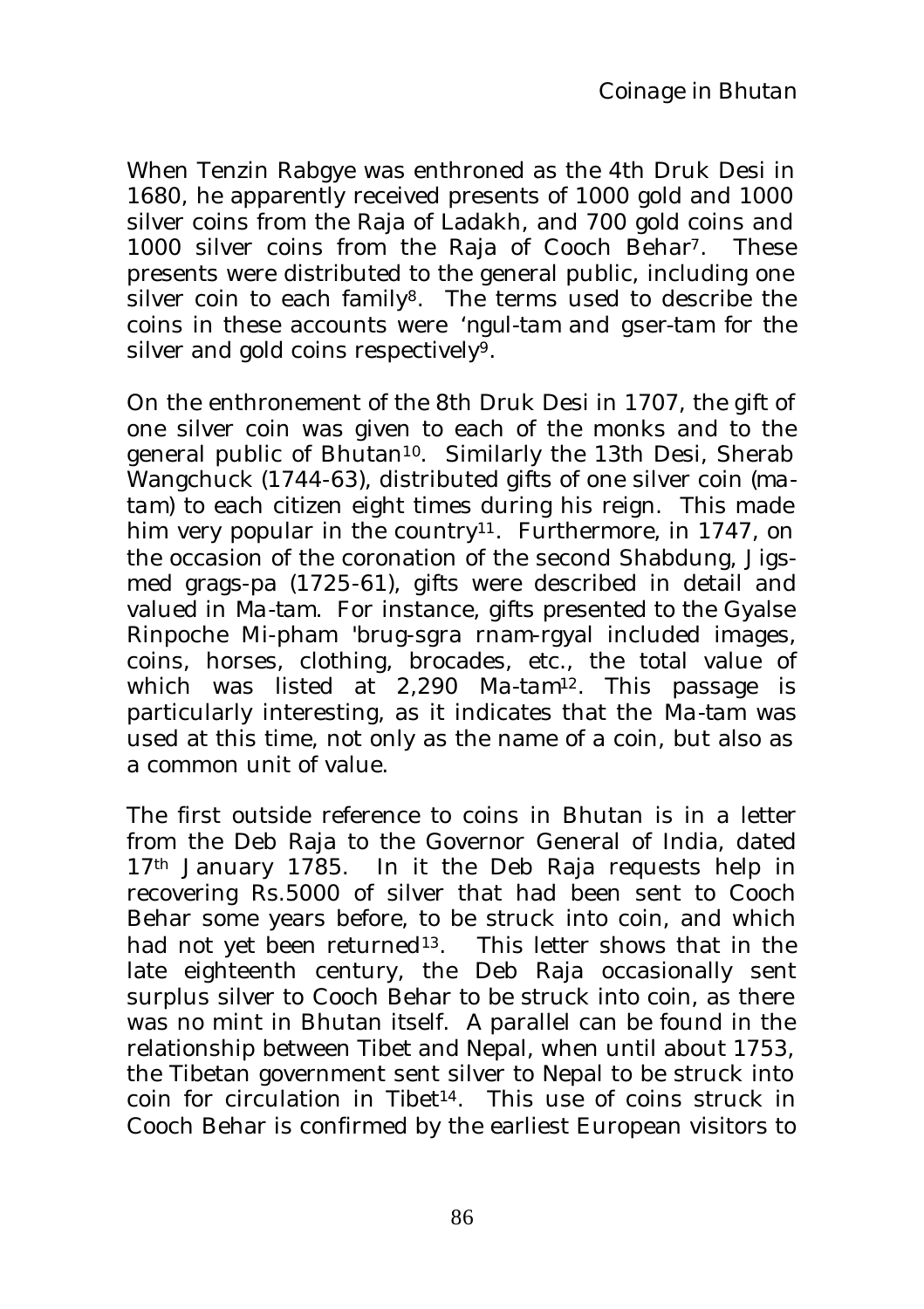Bhutan. When Turner visited Bhutan in 1783, he noted that:-

"The narainee is a base silver coin, struck in Cooch Behar, of the value of about ten-pence, or one third of a rupee. The commodiousness of this small piece, the profits that the people of Bootan derive from their commerce with Cooch Behar, and some local prejudices against the establishment of a mint, have given the narrainee in these regions, as well as in those where it is struck, a common currency, though both countries are perfectly independent of each other, and totally different in their language and manner. The name of the coin is derived from the Hindoo mythology; Narrain being no other than the favourite god Krishna."<sup>15</sup>

and Samuel Davis, who accompanied Turner, observed in his diary :-

"That the absence of money in a society excludes, in a proportionate degree, depravity of morals and vices of various kinds, is in some measure exemplified in Boutan, where there is no other coin than the Beyhar rupee, which finds its way into the country in so scanty a portion, as to leave the natives possest almost of the same advantages as those to whom money is wholly unknown."<sup>16</sup>

The pattern of coin use in Bhutan prior to 1800 seems, therefore, clear. Silver coins from Cooch Behar reached Bhutan in three different ways, first as gifts from the Raja of Cooch Behar to Bhutanese dignitaries, secondly through the course of trade, and thirdly in exchange for silver bullion sent by the Bhutanese to the Cooch Behar mint. Once in Bhutan, the coins were occasionally used as ceremonial donations to the public, who probably kept them as a store of value, and then, at least during the nineteenth century, such pieces would be required, when appropriate, as customary gifts.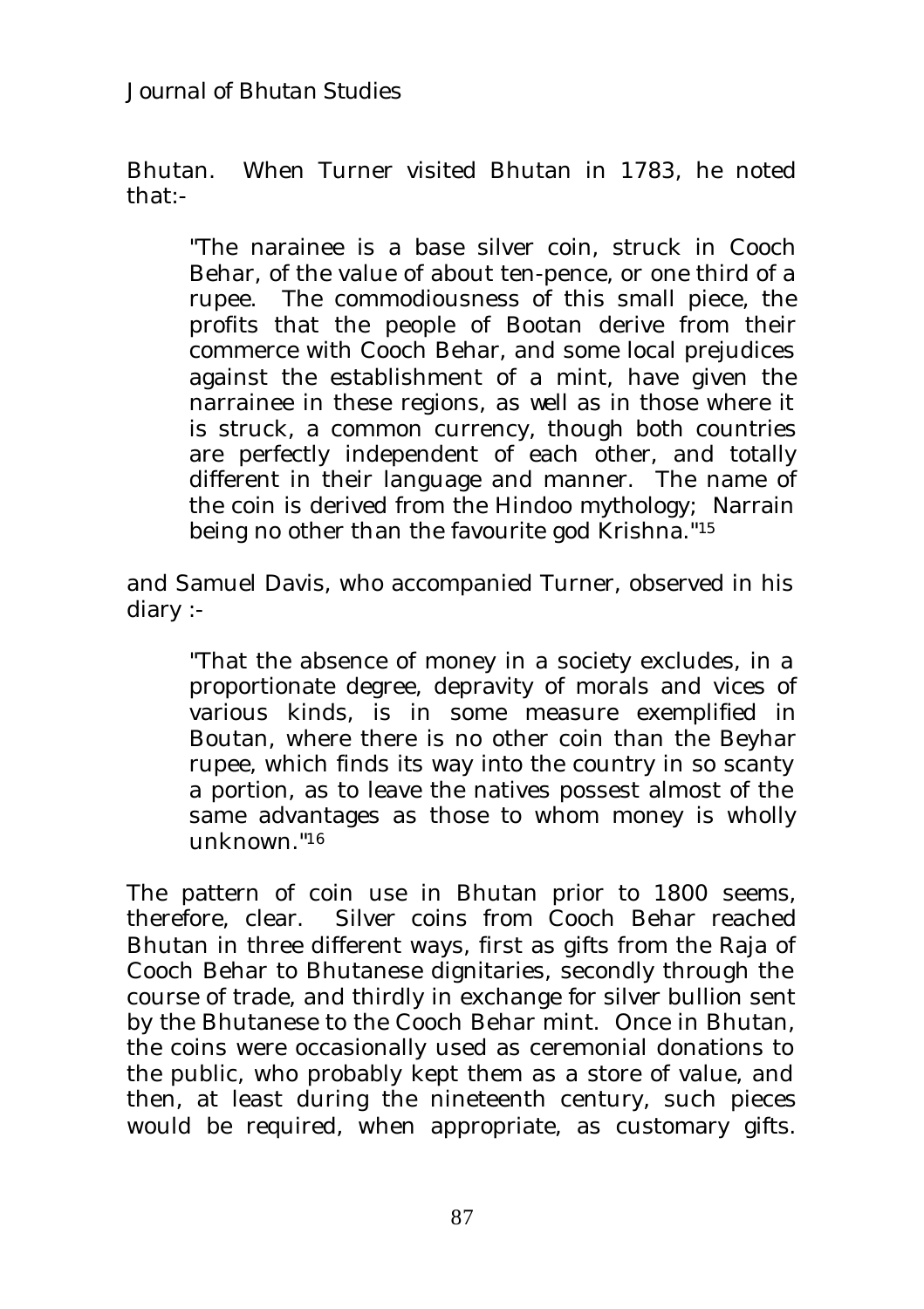However, the coins also circulated as currency, although to a limited extent.

## **The Coinage of Cooch Behar**

Since Cooch Behar coins circulated in Bhutan prior to about 1800, it is worth describing that coinage in some detail<sup>17</sup>. The first king of Cooch Behar to strike coins was Nara Narayan (c1555-1587), who issued a large number of fine silver rupee sized coins. Although all the coins are dated 1477 Saka (=1555AD), this date merely represents the accession year and the coins could have been struck at any time during the reign. Indeed, from other evidence it is likely that the rupees were struck from about 1562 until the last years of the reign in 1587. During the reign of this king, a British traveller, Ralph Fitch, visited Cooch Behar in 1583, and commented on the profitable trade that was carried on between Cooch Behar and Tibet. It is probable that this trade passed through Bhutan, and some of the first Cooch Behar silver coins may have reached Bhutan as early as the sixteenth century.

During the reign of Nara Narayan's successor, Lakshmi Narayan (1587-1627), the Portuguese travellers, Cacella and Cabral, passed through Cooch Behar on their way to Bhutan in 1626, where they met the Shabdung Ngawang Namgyal18. No eference to coins is made in their account of either country, but fine silver rupees were struck during the reign of Lakshmi Narayan, and I have seen several specimens in old accumulations of coins in Bhutan.

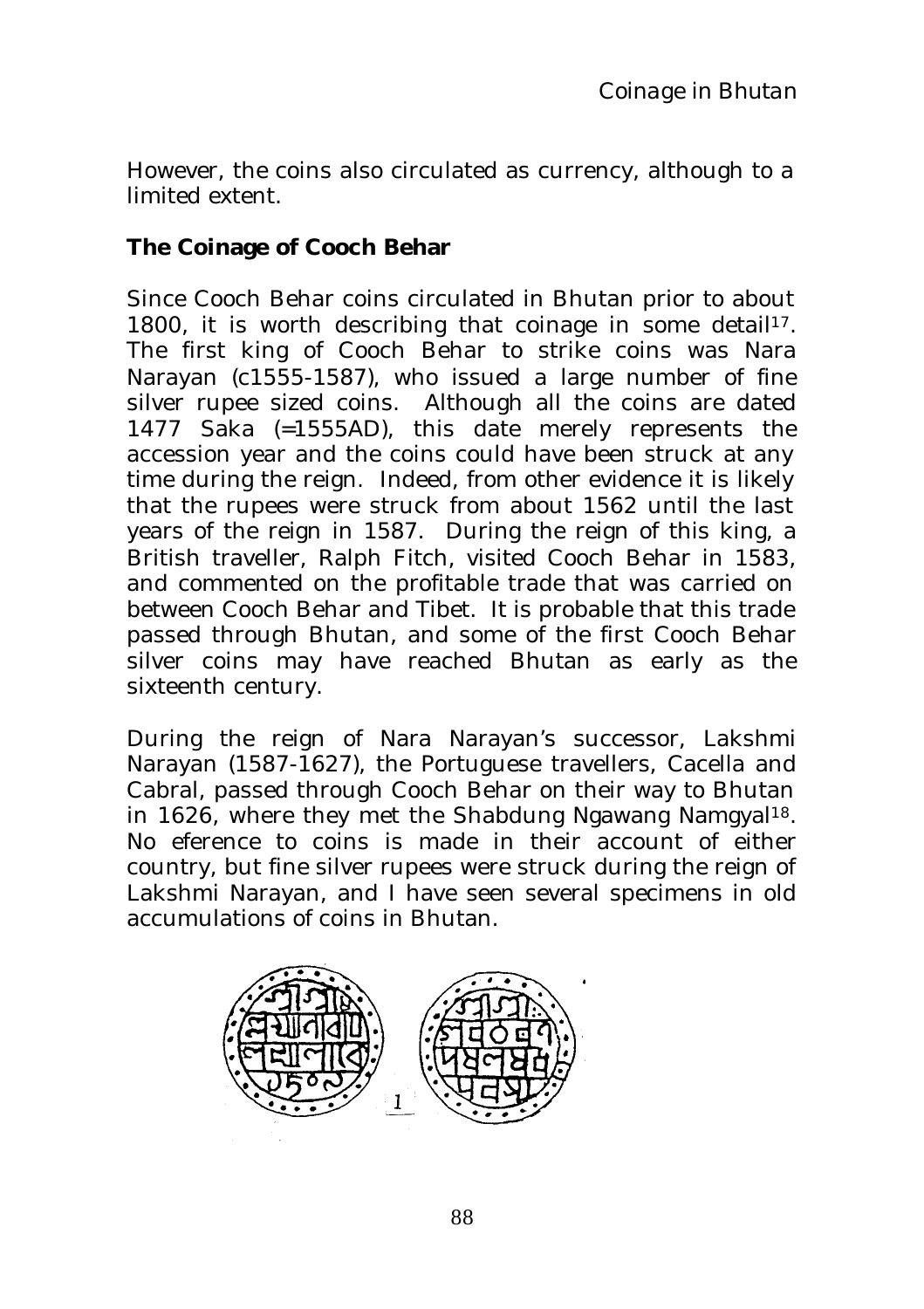Rupee of Lakshmi Narayana (1587-1627) Obv. *Sri Srima/t Lakshmi Naraya/nasya Sake/ 1509* Rev. *Sri Sri/ Shiva Charana/ Kamala Madhu/karasya* (Coin) of the twice exalted Lakshmi Narayana, in the Saka year  $1509$  (=1587AD). A bee on the lotus at the feet of the twice exalted Shiva.

Only a few coins are known of the next ruler, Vira Narayan, but his successor, Prana Narayan (1633-66), struck large numbers of half rupees, and a few full rupees. During this period relations between Cooch Behar and Bhutan were cordial, and indeed when Cooch Behar was occupied by Moghul forces from 1661-63, Prana Narayan sought refuge in Bhutan. From then on, the half rupee, or Narayani Rupee, became the coin commonly struck in Cooch Behar, the name "Narayani" presumably being given because that word was written, as part of the King's name, on all the coins. Interestingly, when these rupees and half rupees of Cooch Behar are looked at by Bhutanese, one letter stands out as being immediately recognisable, the "*Ma*" at the top right of the obverse. This is almost certainly the reason why coins were known as *Ma-tam* in Bhutan, and indeed some of the earliest coins to be struck in Bhutan do show a clear *Ma* in Bhutanese script in this position on the die.



Rupee of Prana Narayana (1633-66) Obv. *Sri Srima/t Prana Naraya/nasya Sake/ 130* (=1640AD) Note the letter *Ma* at top right. Rev. *Sri Sri/ Shiva Charana/ Kamala Madhu/karasya*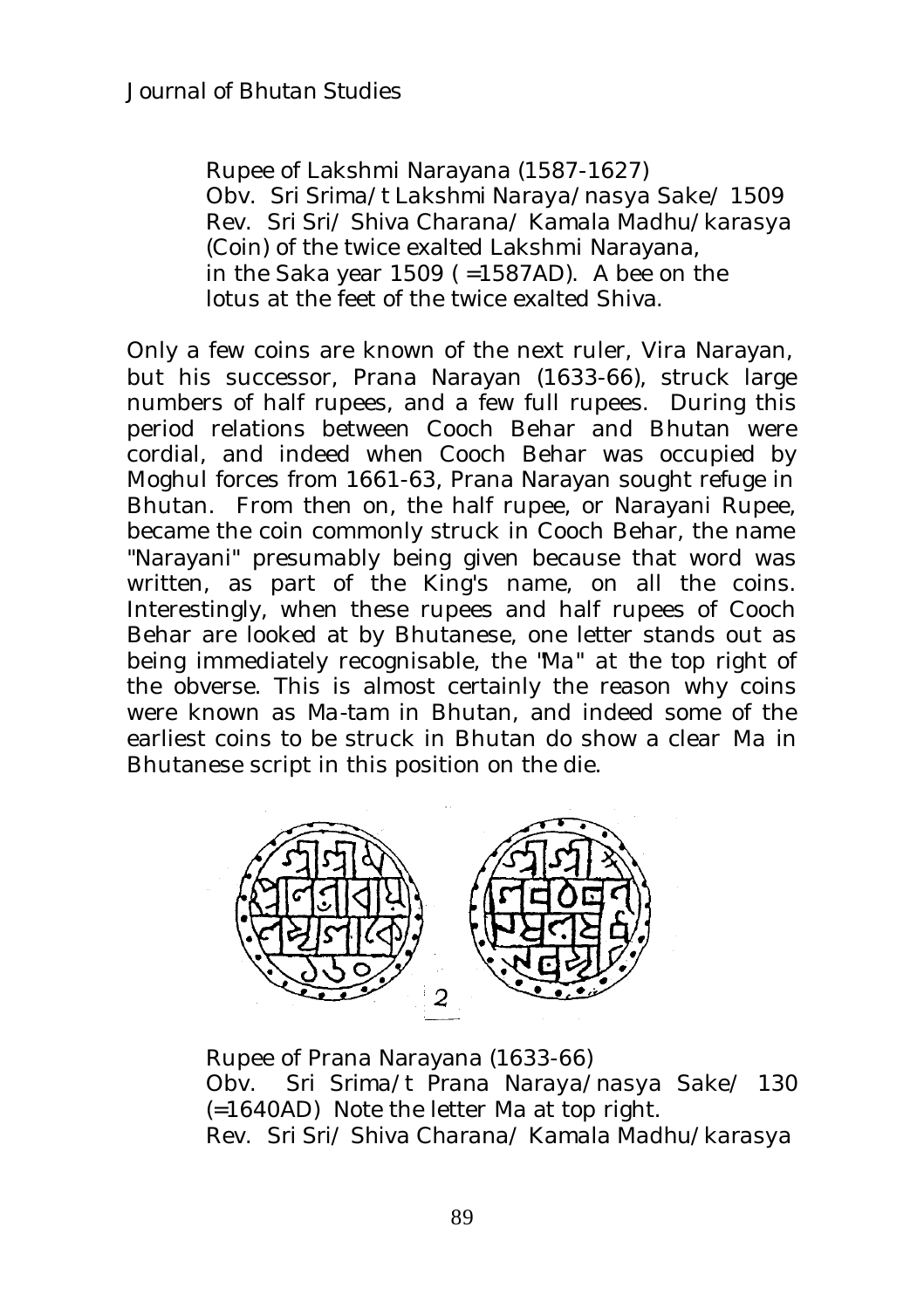Cooch Behar continued to strike large numbers of Narayani Rupees until the British ordered the closure of the mint in about 1780. Throughout this period of about one hundred and fifty years, the Narayani rupee hardly changed in fabric or design, and the reason for its popularity was its consistency of weight, about 4.7g, and silver content, about 80% fine. Indeed, as most rulers had names ending in "...ndra", the only distinguishing feature was the initial letter of the king's name, which was often off the flan. Even after the closure of the mint, the Narayani rupees continued to be the most popular circulating medium in the areas of North Bengal that surrounded Cooch Behar itself, and in particular along the Duars south of Bhutan, as far east as Guwahati. It was only in the middle of the nineteenth century that the Narayani rupee was finally replaced by British Indian coins.



Devendra Narayana (1763-65) Rajendra Narayana

 $(1770-72)$ 

These Narayani rupees, a couple of which are illustrated above, can be commonly found today among old Bhutanese silver coins. The coins of Rajendra Narayana are the only ones to have a "x" to the right of the letter *ndra* on the obverse.

### **The First Coins Struck in Bhutan**

Exactly when coins were first struck in Bhutan is not certain, but it was certainly before 1815. Kishenkant Bose, a Bengali civil servant, visited Bhutan in that year, and commented that: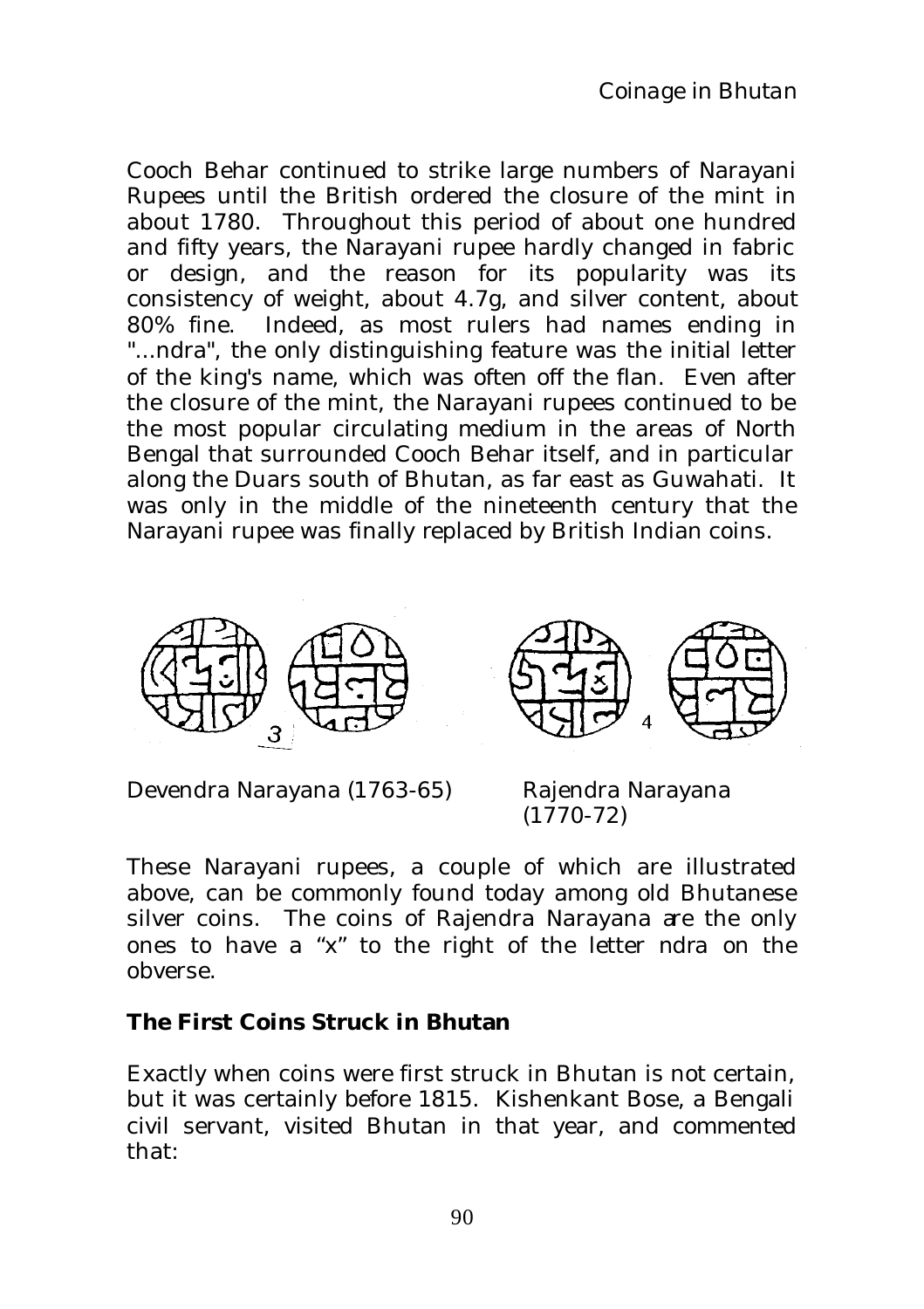"there was formerly no mint in Bhutan, but when the Bhuteas carried away the late Raja of Cooch Behar, they got hold of the dies, with which they still stamp the Narainy rupees. Every new Deb Raja puts a mark upon the rupees of his coinage, and alters the weight. The Dherma Raja also coins rupees, and besides them no one else is permitted to put their mark upon the rupees, but there are mints at Paro, Tongsa and Tagna." 19.

It is clear from this account that coins had been struck in Bhutan for several years before 1815, and that they were close copies of the Narayani Rupee of Cooch Behar, with only very minor modifications of the original design distinguishing the early Bhutanese productions from the Cooch Behar originals. This indeed agrees with the designs found on early Bhutanese coins, which have many minor varieties of the basic Cooch Behar type.

Kishenkant Bose also describes several instances of how coins were used at that time. Taxes were payable to the Deb Raja by most of the local Penlops and Dzongpens in cash, as well as in goods, with the cash element ranging from Rs.800 to Rs.4,000 per annum. His total income from these sources amounted to over Rs.12,000, and only the Punakha Dzongpen did not have to pay a cash element. Fines were, in some cases, payable in cash, with that for murder amounting to Rs.126. He implies that coins had corrupted the officials, and states that "as officials always found an excuse for extracting money from anyone who appeared to have become affluent, people were afraid to wear fine clothes, or to drink and eat too well".

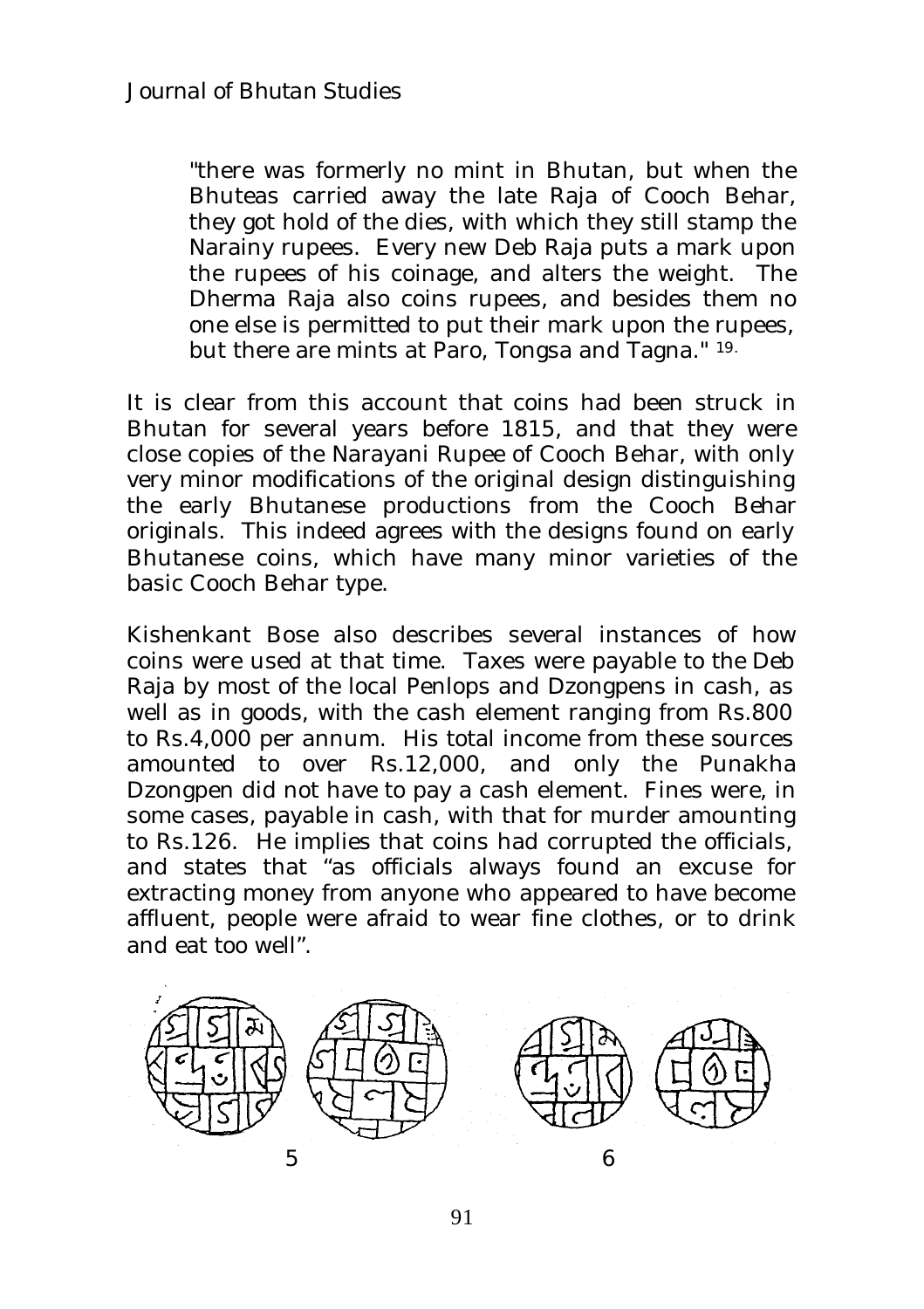

It is difficult to determine precisely which varieties of coin were seen by Kishenkant Bose, but the pieces illustrated above are possible candidates. These pieces differ from the Cooch Behar originals in having a small hook, or numeral "1" in the centre of the prominent letter *cha* on the reverse, there is a clear Bhutanese letter *Ma* on the obverse and there are a number of small errors in the calligraphy. For example the central line on the reverse extends to the right of the vertical line on nos.5 and 6, although that does not occur on the prototype. No.5 is an exceptionally large piece, struck with the same dies as were used for the normal "Narainy" rupees, but of the full weight of a British Indian rupee, 11.5g. Bose's comment that each Deb Raja "alters the weight" may refer to the silver content, rather than the weight of the coins, as most known early specimens are of a rather consistent weight standard of about 4.5g. As regards the taking of the dies from Cooch Behar, this is a nice story, repeated in 1838 by Pemberton, which may or may not be literally true, but dies were certainly being made in Bhutan before Kishenkant Bose's visit, and what is more likely, is that the Bhutanese kidnapped some of the metalworkers who struck coins at the Cooch Behar mint, and put them to work in Bhutan.

As regards Bhutanese sources for the early nineteenth century, it is recorded that Desi Chhoki Gyaltshen (1823-31) distributed gifts of one silver coin to each citizen of the country four times during his reign20, repeating the ceremonies recorded during the previous century21. Significant numbers of coins were probably struck on these occasions, perhaps using silver obtained from India or Tibet,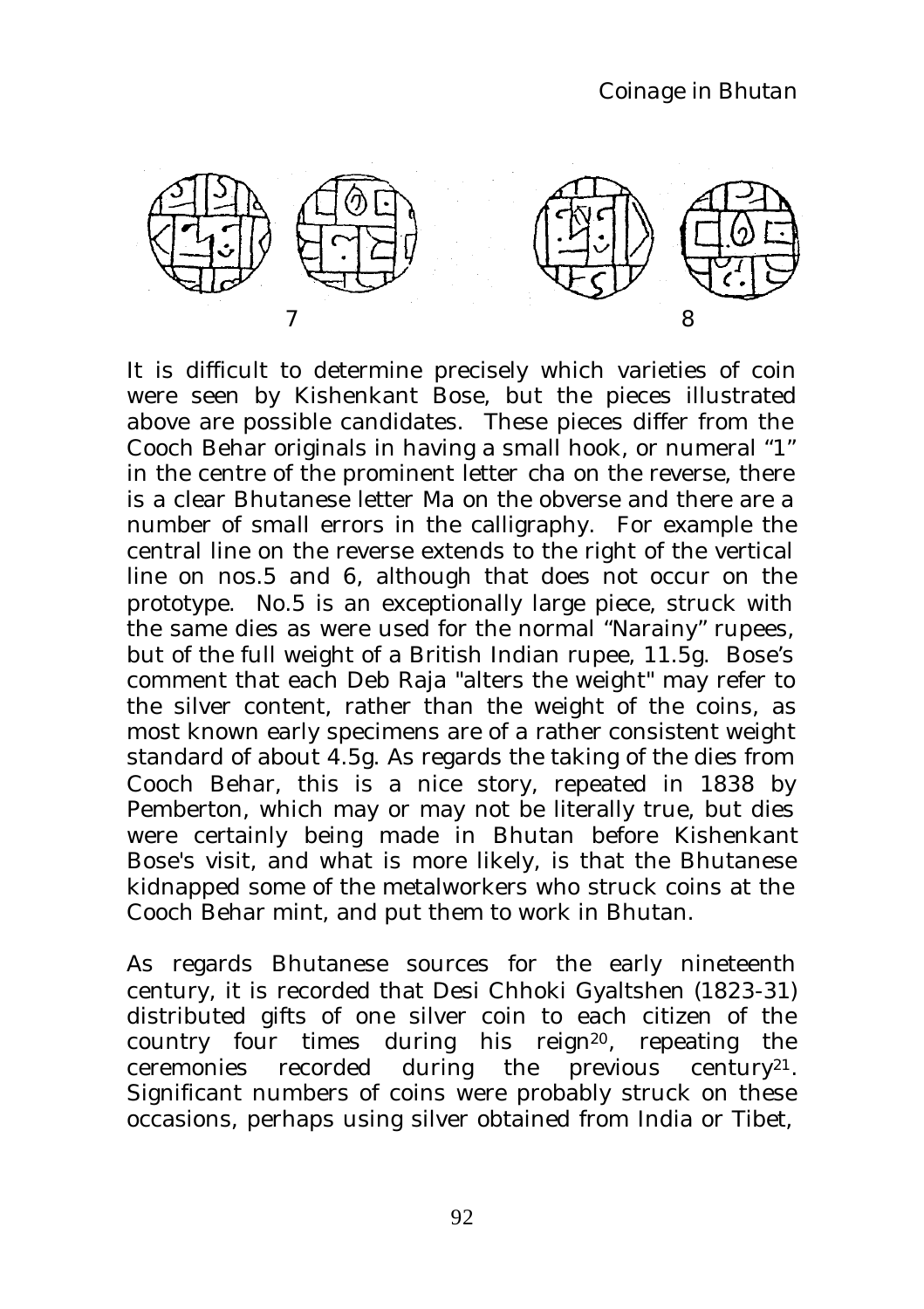*Journal of Bhutan Studies*

as it is unlikely that the Treasury would have contained sufficient stocks for such generosity.

## **British Indian Accounts of Bhutanese Coins in the midnineteenth century**

The Bhutanese Penlops continued to strike coins in the years after 1815, but the alloy became even more debased. Captain R.B.Pemberton, who visited Bhutan in 1838, described the currency as follows:-

The coin which circulated in the country is almost entirely confined to a silver one called "Deba", nominally of the value of the company's half-rupee. A prejudice appears to have at one time existed against the introduction of mints or any modification of systematic coinage; but when by the invasion of Coos Beyhar, the Bootan Government had obtained possession of the dies which were used by the Rajahs of that province in their coinage of the Narainee Rupee, the practice was introduced into the hills, and being found profitable, gradually extended from Poonakha and Tassisudon to the castles of the Soobahs, where the Deb rupee is now coined; but as the degree of purity of the metal is entirely dependent on the personal honesty of the Soobah, so great a variety is found in the standard value of the coin, that it is altogether rejected by the inhabitants of the plains and Dooars, in which the latter Narainee Rupees still circulate extensively; they are daily, however, becoming more scarce, for the Booteahs whenever they can obtain them, carry them into the hills, re-melt and alloy them, and in the deteriorated form of the Deba rupee, they are again circulated in the hills22.

Pemberton's account differs in a few particulars from that of Bose, in that he notes that the silver alloy is significantly lower than that of the Narainee Rupee, and that as a result, the "Deba Rupee" is not accepted in the plains. Fortunately,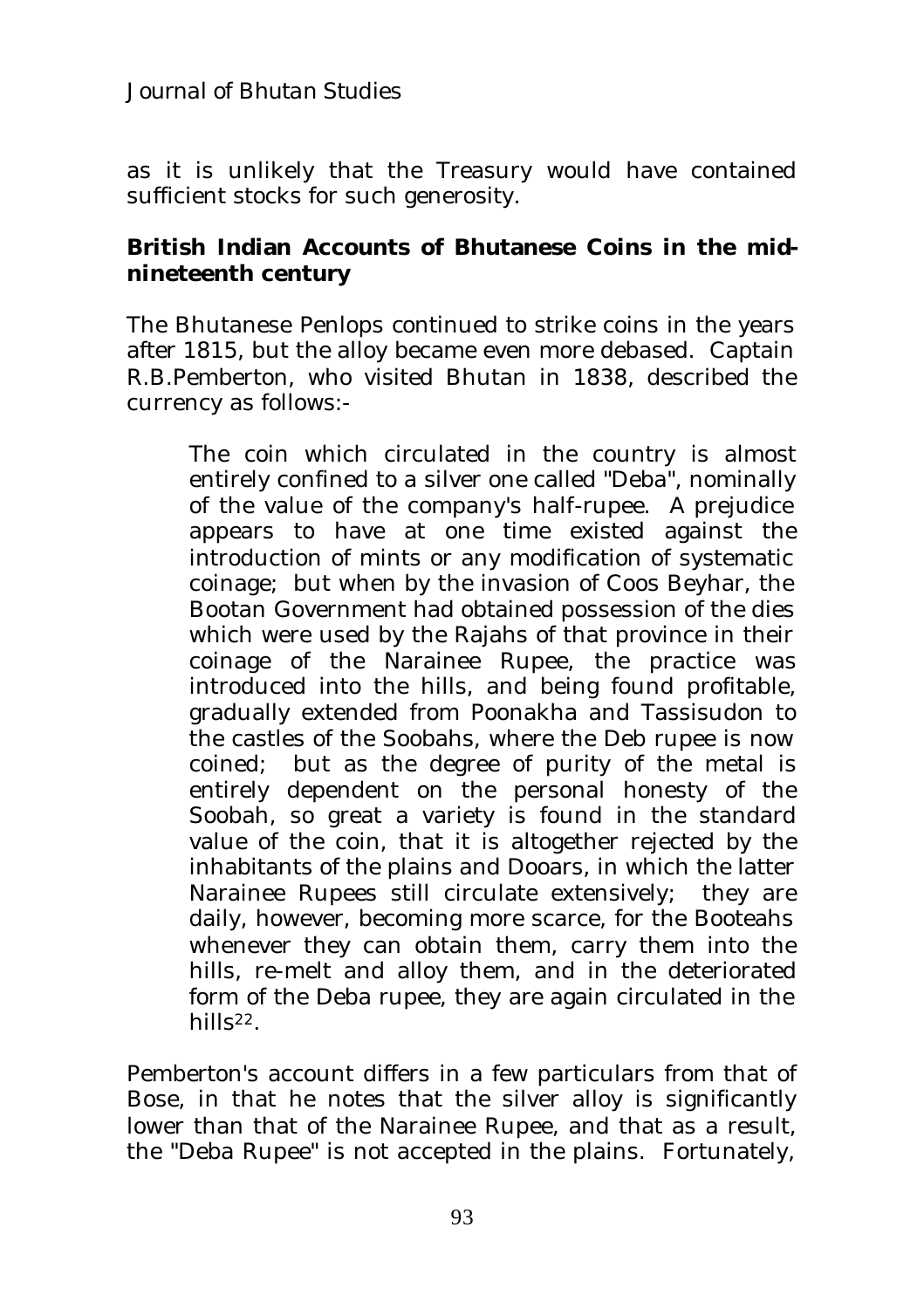some correspondence has survived in the National Archives of India, giving a few further details of the Deba Rupees. When Captain Pemberton was in Bhutan, he tried to settle some of the outstanding issues between the two governments, one of which centred around the payment of rent for certain land in the Dooars. In earlier years, Bhutan had paid rent to the Assam Raja, but since India had annexed Assam after the first Burma War of 1821, the tribute had lapsed. During Pemberton's visit, the Deb and Dharma Rajas accepted the requirement to pay tribute, but only in Deba Rupees, as the Narainee Rupees in which the tribute had been demanded, were not available23.

Soon afterwards, a consignment of Deba Rupees reached Calcutta from Capt. Jenkins, in Assam. Apparently the Bhutanese had tried to pay certain dues using these coins. A number of pieces were sent to H.J.Princep, Secretary to the Government of Bengal in the Political Department, who arranged for 1044 of them to be melted and analysed. The result of this analysis was that three ingots were produced that were 80, 83  $\&$  85 dwts. worse than standard, or between 56.25% and 58.33% fine24. This compares with an analysis done at the Calcutta Mint in 1832 of some "Narayuny" rupees, said to be "current in Rungpoor". On this occasion, the coins proved to be between 79.2% and 86.7% fine25. These latter coins were probably sent to Calcutta by the Collector of Rangpur, as examples of the Narainee Rupees that circulated in his territory, to determine the value at which they might be accepted for the payment of taxes. It is interesting that the only one to be illustrated in the 1834 publication, is an early Bhutanese coin (of type no.1). It is reasonable to assume, therefore, that this Bhutanese coin was actually retrieved from circulation in the plains before 1832, and that it was about 80% fine, a much better standard than was being used in 1839.

The outcome of the analysis of Deba Rupees undertaken in Calcutta was that Captain Jenkins was permitted to exercise his discretion about accepting Deba Rupees into the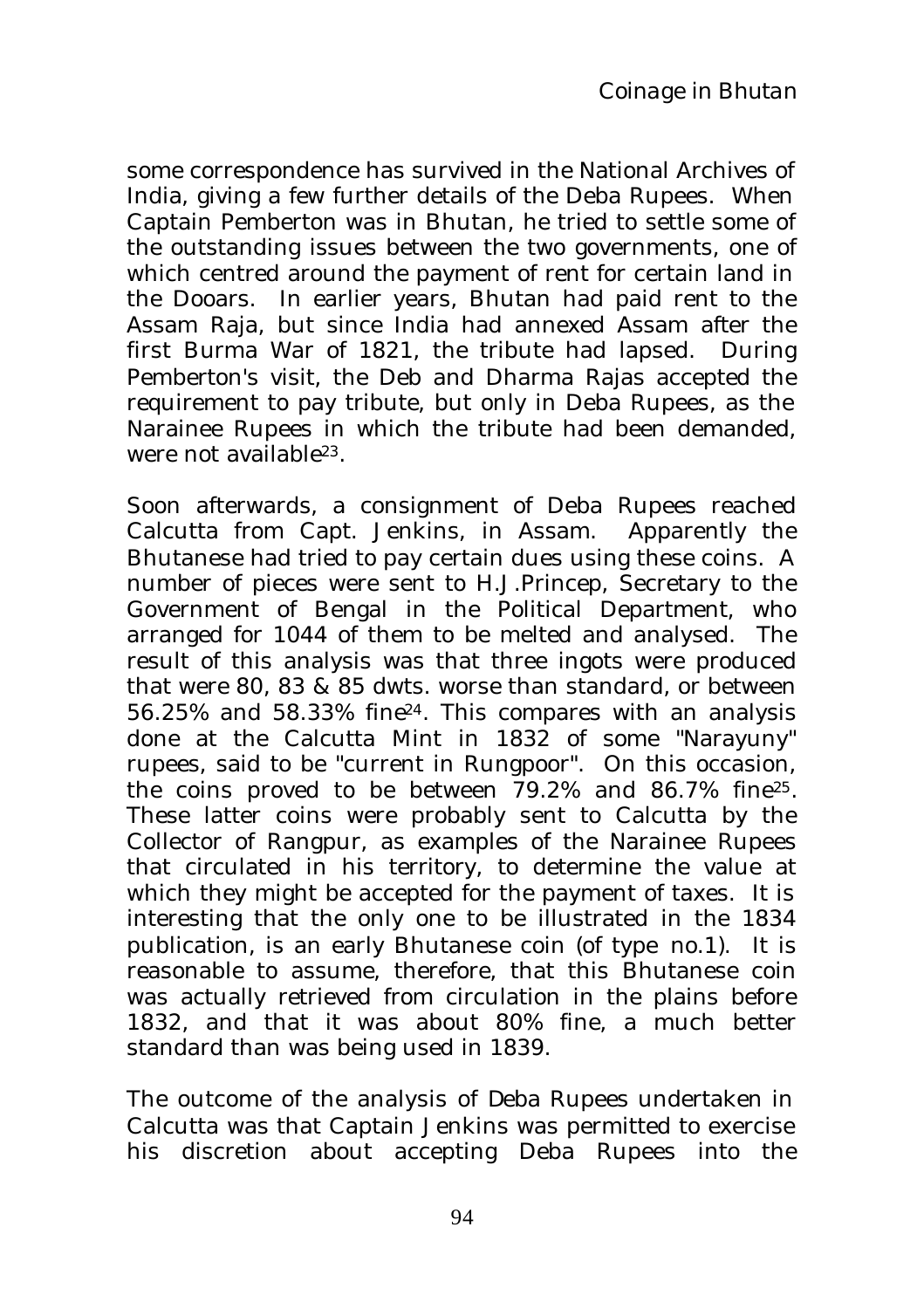Government Treasury at a rate of 60 rupees per 100 tola weight, but it is not clear whether he did exercise his authority in this regard. In 1841, an agreement was reached with Bhutan, whereby the East India Company paid Rs.10,000 per annum to Bhutan in respect of the management of the Kamrup Duars<sup>26.</sup> This would have removed much of the excuse used by the Bhutanese for having to pay tribute in Deba Rupees. Furthermore, as correspondence in the papers of the Company regarding the fineness of Deba Rupees seems to have ceased, it is likely that, from 1841, the Bhutanese coins ceased to be sent, officially at least, to the plains. This is consistent with the numismatic evidence that the silver content of the coins struck in Bhutan reduced rapidly in the years around 1840. After 1840, there was no external pressure on whoever in Bhutan was striking coins, to maintain a standard silver content.

The next mention of coins that I have found, is a clause in the 1865 Treaty of Sinchula, under which the Bhutanese could demand the extradition from British territory of Bhutanese subject accused of "counterfeiting current coin, or knowingly uttering false coin". The existence of this clause implies that in 1865, the right to strike coins was a jealously guarded privilege, vested only in those powerful enough to demand it, although it is equally likely that this clause was merely added to mirror a similar clause that was demanded by the British, to allow them to extradite anyone in Bhutan who was counterfeiting Indian coins.

The coins that it is reasonable to attribute to this period from about 1820 to 1870, or even later, fall into two main groups. The first group has a dot to the right of the letter *ndra* and the second group has a cross. Typical specimens of the first group are illustrated below:-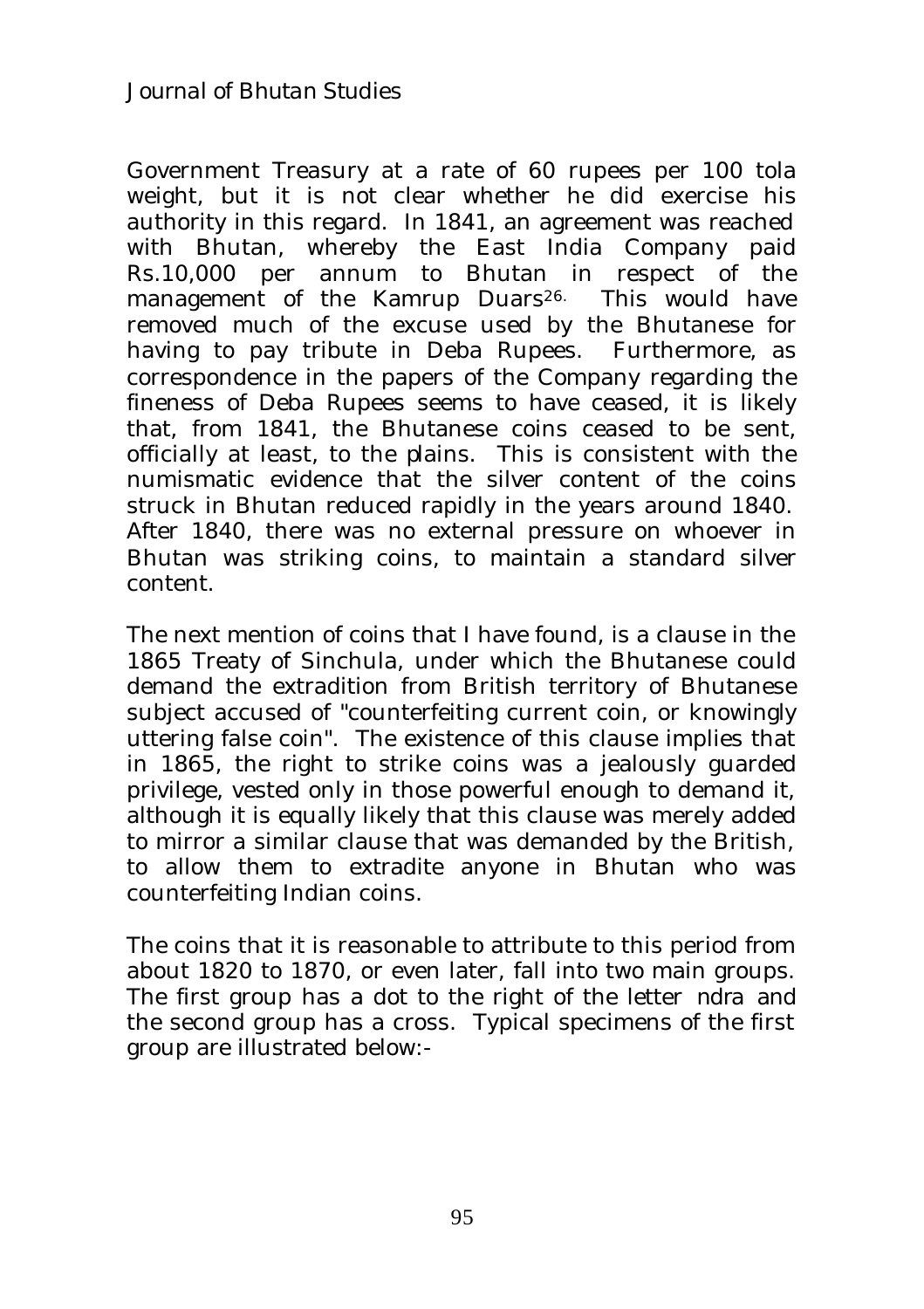

Most of the coins of this group have a letter *Sa* on the obverse, and of those that don't, nos.12 and 13 above are struck with the same reverse die, proving that they were struck in the same mint at the same time. The silver content of the coins is very variable, and ranges from apparently fine silver, through pieces that are made of base metal with a silver wash, to the majority of specimens that make no effort to disguise the fact that they are copper or brass coins. In both silver and base metal, the coins with *S*a are the most common of all Bhutanese coins, and are found in large numbers, struck from innumerable different dies. The common features are the horizontal lines, the prominent letters *ndra na* ( ) on the obverse, and the *va chara*

() in the centre of the reverse. The parts of the legend above and below the horizontal lines, and on the left and right extremities of the design vary, and often depart from the original prototype in a more or less illiterate manner, and even parts of the common features of the design are occasionally engraved in mirror image. Nos.15 to 17 are typical of the base metal varieties that can be easily found. A few specimens of No.12 are found in copper, struck to twice the normal weight standard, i.e. 9g compared with 3.5-4.5g.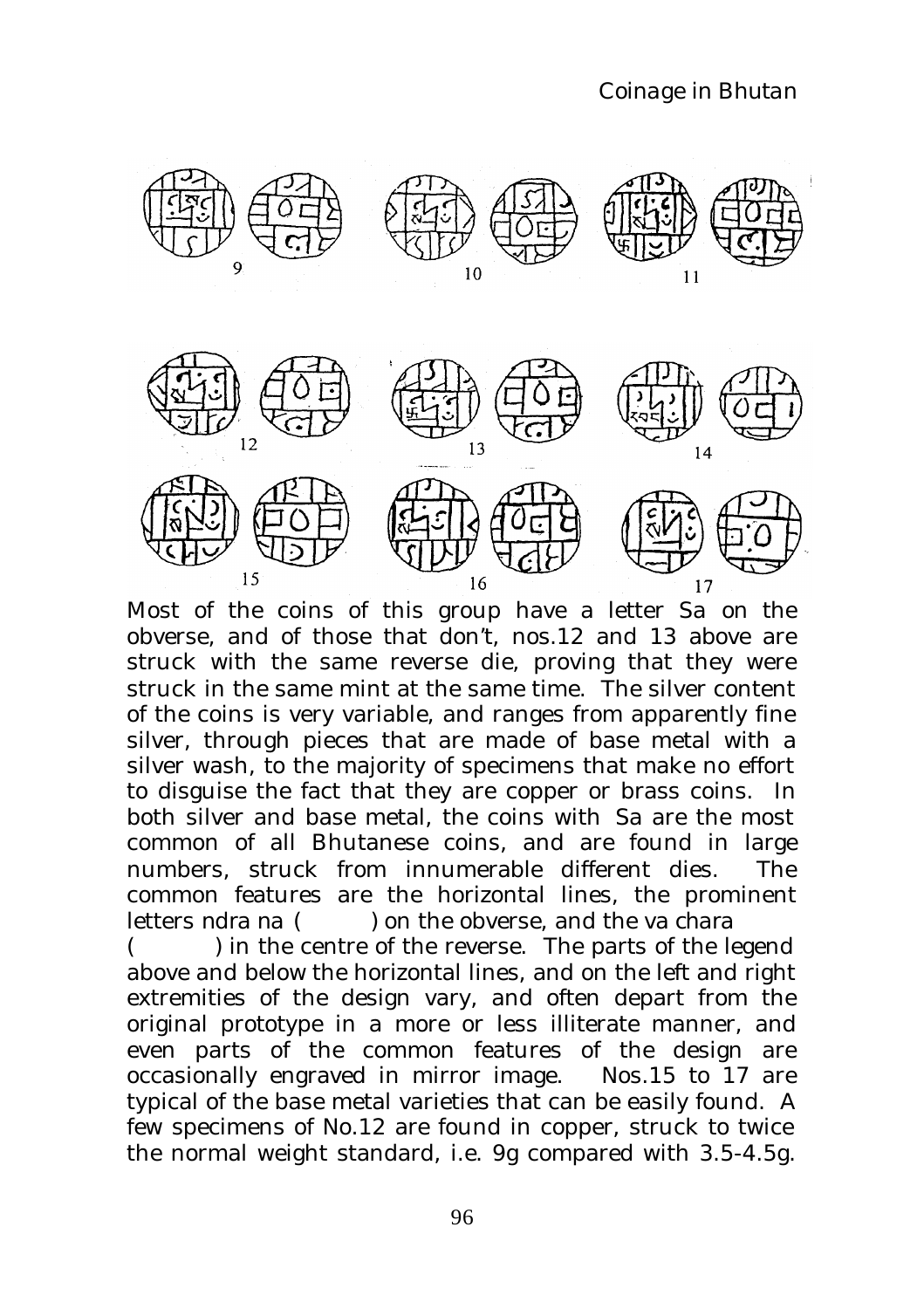### *Journal of Bhutan Studies*

The precise significance of the letter *Sa* is unknown, but it must have something to do with "land". Many old personal seals of Bhutanese officials have the letter *Sa*, so it was probably intended to distinguish coins issued by one of the most important issuing authorities, possibly the Desi, or one of the Dzongpens. The rare coins with the legend *dBang*, meaning "power", are only found in copper and are of light weight, so they were probably struck late in the period. It is possible that this variety was struck by the Wangdiophodrang Dzonpen, who was particularly powerful in the late 1870's.



A selection of coins of the second group, with the cross, are illustrated above. No.18 is a rare example of a double weight base silver specimen (c9.5g), and no.19 is the basic type that is very commonly found, in alloys ranging from relatively fine silver, to debased with a silver wash and then to pure copper or brass. None of them are ever found with the letter *Sa*, but rare varieties have a branch, a swastika or the letter *Ma*. These rare varieties are only in base metal with a silver wash. In other ways the coins are similar in standard to the coins of the first group, with a similar pattern of debasement and corruption of the legends beyond the common features in the centre of the flan. Again, many of these coins must have been struck by one of the most powerful penlops, but they were not necessarily all struck in the same mint.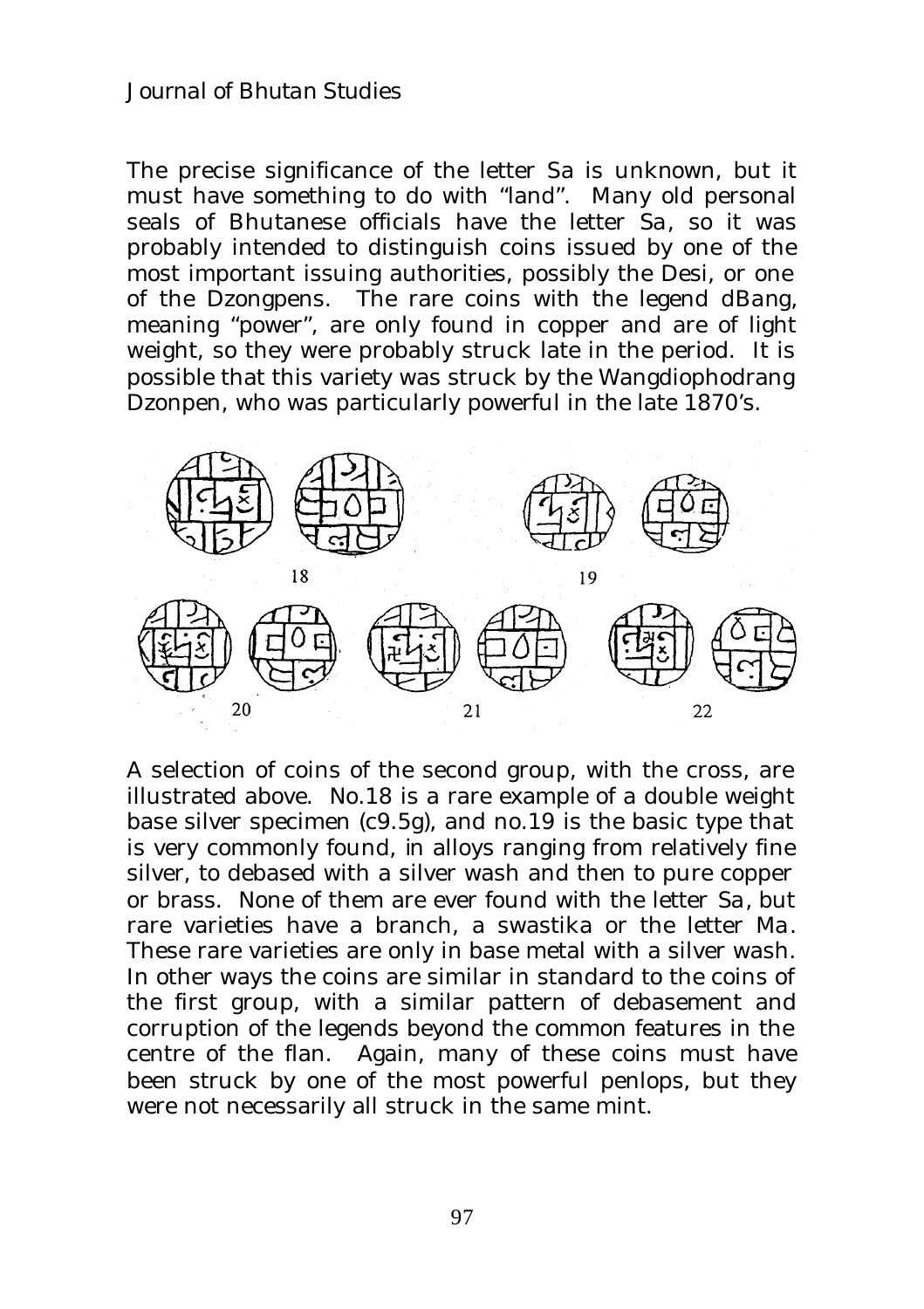In 1870, there was another correspondence between the Deb Raja and the British. On this occasion, the Deb Raja sent samples of the Bhutanese coin to Colonel Haughton, then stationed at Cooch Behar, and asked the British to provide him with a die, so that further examples could be struck. The Company refused to supply such a die, on two grounds; firstly providing Bhutan with the means of coining in imitation of Koch coins would result in base money finding its way into British territories and secondly they assumed that the reason for requesting dies might be because of a shortage of small change. In order to solve that problem, British offered to make the payments due to Bhutan in any denominations the Bhutanese wished. In this way, rather than supplying the means to strike coins, they hoped that British Indian coins would begin to circulate in Bhutan, in preference to the debased local coins.

A few specimens of copper Bhutanese coins, common copper and brass pieces of the groups described above, were given to the British Museum during the last century, including some by Colonel Haughton himself. So, it may be assumed that these particular pieces were collected around the 1870's, while Haughton was in Cooch Behar.

## **Bhutanese Evidence for Coins in the Nineteenth Century**

The only evidence that I have managed to collect from local sources about coins in nineteenth century Bhutan, is limited to a very few personal memories, and family traditions. In all probability there is much more evidence available in the country, and I hope that there will be some people reading this article, who may be prompted to record knowledge that they have of local traditions of minting.

The general consensus of opinion seems to be that coins were only struck in the central and western areas of Bhutan, up to Tongsa, but not in Bumtang. Although, at times, coins were used further to the east, these were Indian or Tibetan coins. Another common factor seems to be that most of the metal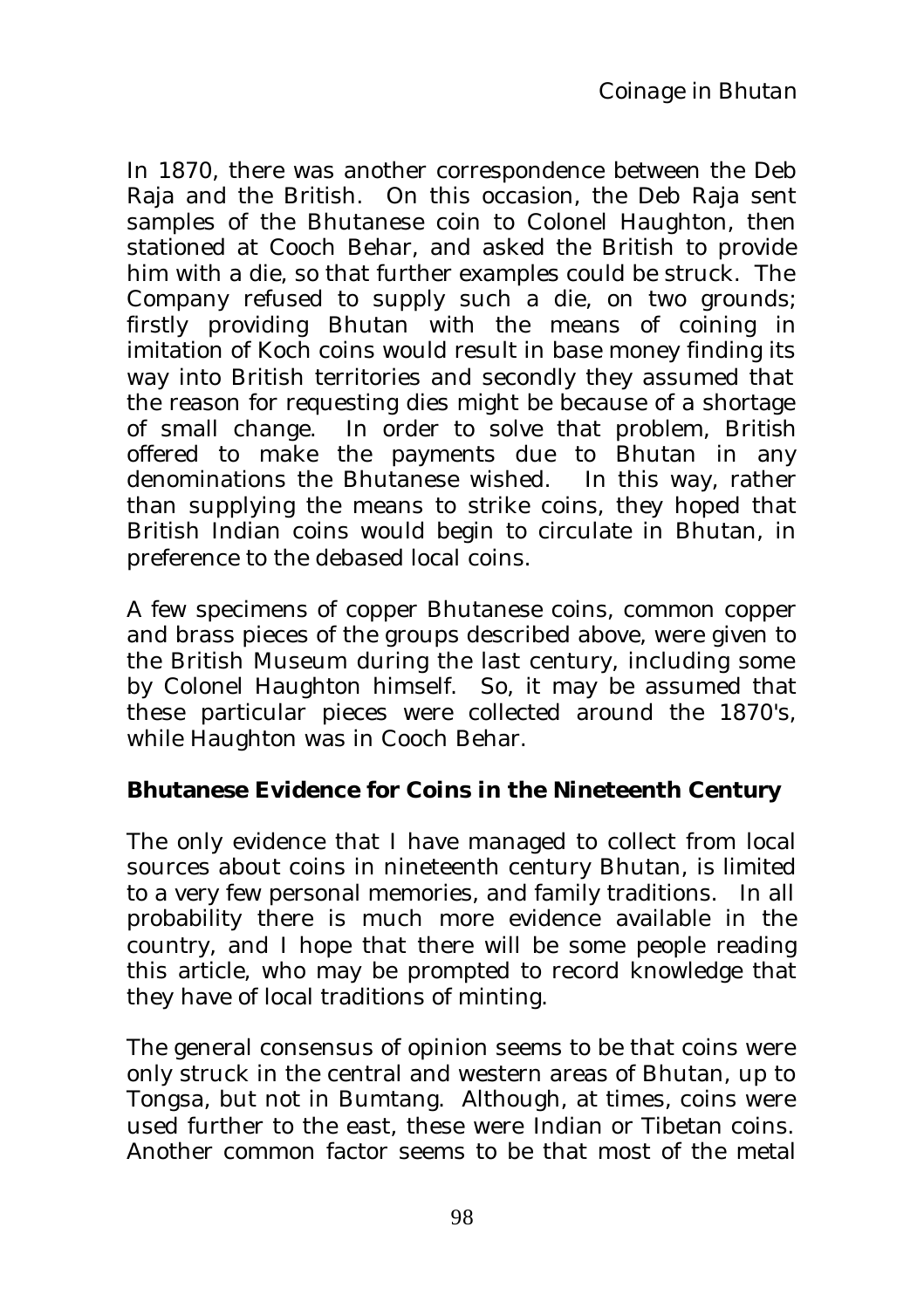#### *Journal of Bhutan Studies*

working in Bhutan, including the minting of coins, was carried out by slaves, often Muslims, captured from the Cooch Behar area. Some of these slaves lived near to copper mines, where they both mined the copper, and struck coins. Presumably, they worked for local landlords, who were powerful enough to control the mines. It is likely that such owners of mines paid taxes in copper or coin to the local Penlops, and later to the King. The existence of old copper mines can therefore be an indication of where mints may have been located, as can a tradition of paying taxes in metal.



A particularly detailed account of coin striking was given to me by Dasho Karma Gayleg, from accounts passed down in family tradition. In the 1860's, Tongsa Penlop Jigme Namgyal apparently captured some Muslim metal workers from Cooch Behar, and brought them as slaves to Bhutan. They were set to work making coins at Yudrong Choling, in the forest just opposite the winter palace of the Tongsa Penlop, 47 km south of Tongsa. Jigme Namgyal had inherited the property from his father-in-law, Tongsa Penlop Ugyen Phuntso. Apparently the Cooch Beharis settled in the area and married local girls, and there are still (1998) about sixty families in the area that claim descent from the original slaves. After 1881, when Jigme Namgyal died, coins continued to be struck by the Cooch Behari slaves, under the direction of his son Ugyen Wangchuck, then Tongsa Penlop, who later became the first King of Bhutan. At this time, it was the son of the original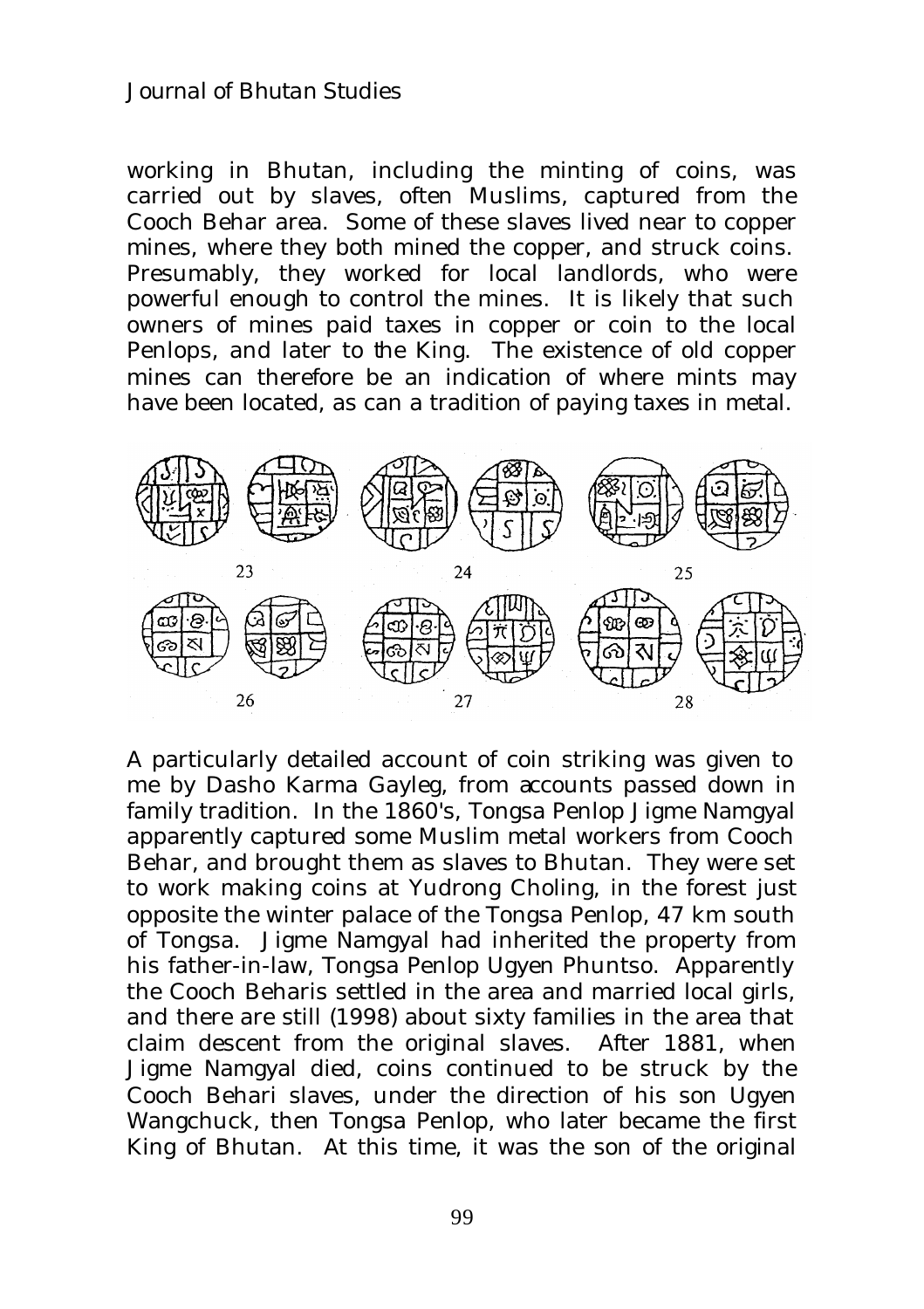mint master who was in charge, and he improved the artistic quality of the coins considerably, and introduced Bhutanese emblems into the designs. He struck not only copper coins (*Ma-tam)*, but also coins of similar design in silver *(Norzang phubchen).* Dasho Karma Gayleg has preserved in his family treasure, examples of some of the silver coins struck during the time of Ugyen Wangchuck, some of which were struck while he was Tongsa Penlop, and some that were struck after he became King. These particular types, examples of which illustrated above, are rather scarce, but they are very distinctive varieties. Nos.20 to 24 are found in both base silver and copper, and some examples of no.24 are also found struck in brass. Varieties of no.25 are also known in fine silver, and these were probably struck after Ugyen Wangchuck became King in 1907<sup>27.</sup>



Two other areas where coins are reputed to have been struck are at Sisina, in the Thimphu Valley, just north of the confluence, and at one or more locations south of Wangdiphodrang. One die has survived as a family heirloom in the possession of Mr.Kuenga Tshering (currently working in Central Statistical Organisation), who is descended from Alo Dorji, the Thimphu Dzongpen in the early 1880's. A rubbing of the die is shown above28. and should a coin be found that was struck from this reverse die, the design of coins struck in the Thimphu area could perhaps be identified.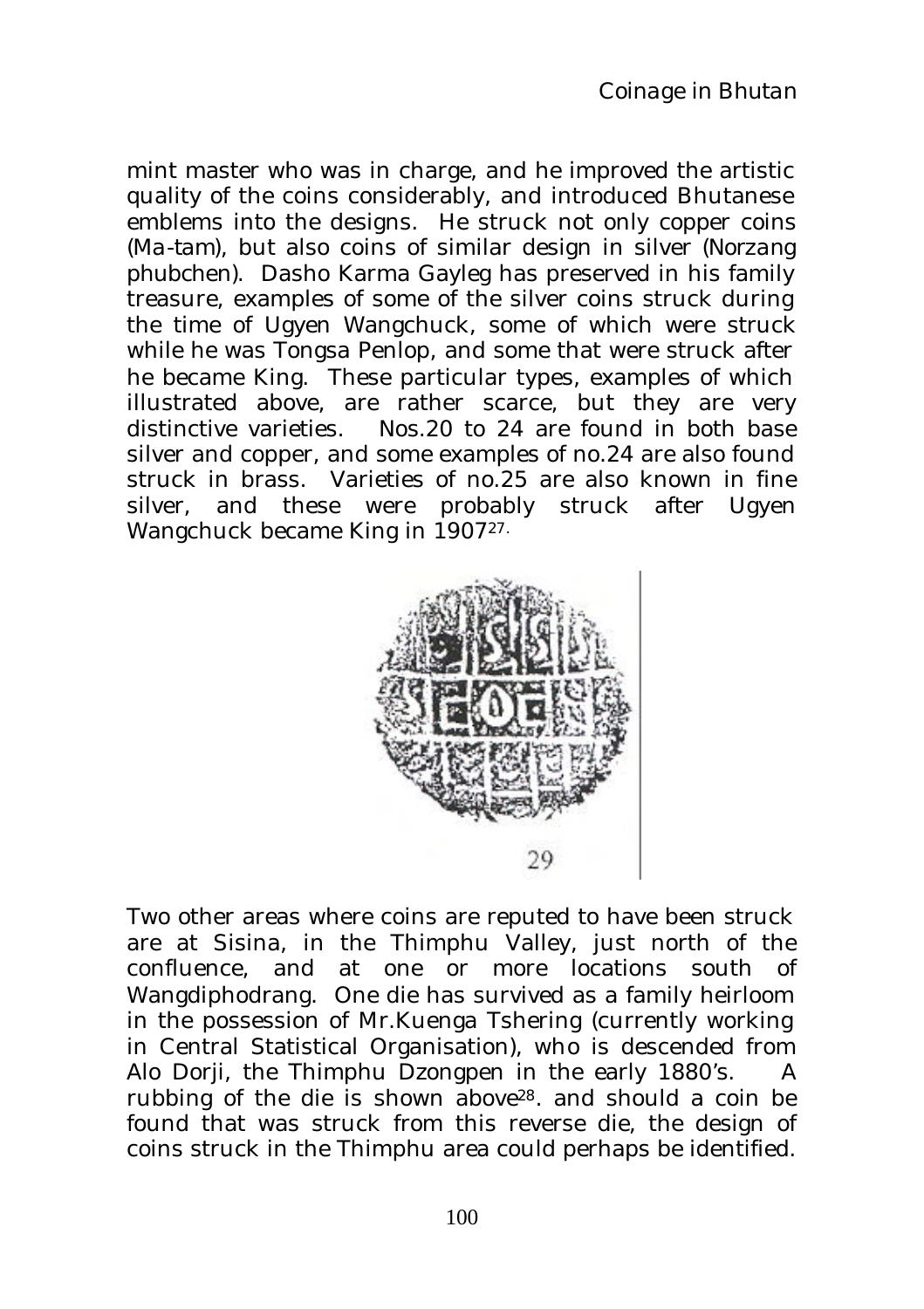

Accounts of coins struck in Paro or in the south of Bhutan are less specific, but it seems to be generally accepted that minting was widespread in Western Bhutan. In particular, those Penlops or Dzongpens in the middle to late nineteenth century, who gained any significant power in the area west of Tongsa, almost certainly had coins struck for them. It is also likely that each such ruler would choose designs that were acceptable to the public at large, but which also allowed him to recognise the products of his own mints. I illustrate above, as no.30, a coin with the inscription *Dar*-*Sa*, which may mean "the land of Da(ga)", implying that it was struck by the Daga Penlop. In addition, a number of illegal minting operations took place, which struck substandard, light coins for profit, and judging by the number of such inferior coins that are found today, such forgery was widespread.



I illustrate above, as nos.31 and 32, a rubbing of a pair of dies<sup>29</sup> and a drawing of a coin actually struck by the dies. This shows how the dies were much larger than the flan used, so only a small proportion of the full design actually appears on the coins struck. The workmanship of this die is so poor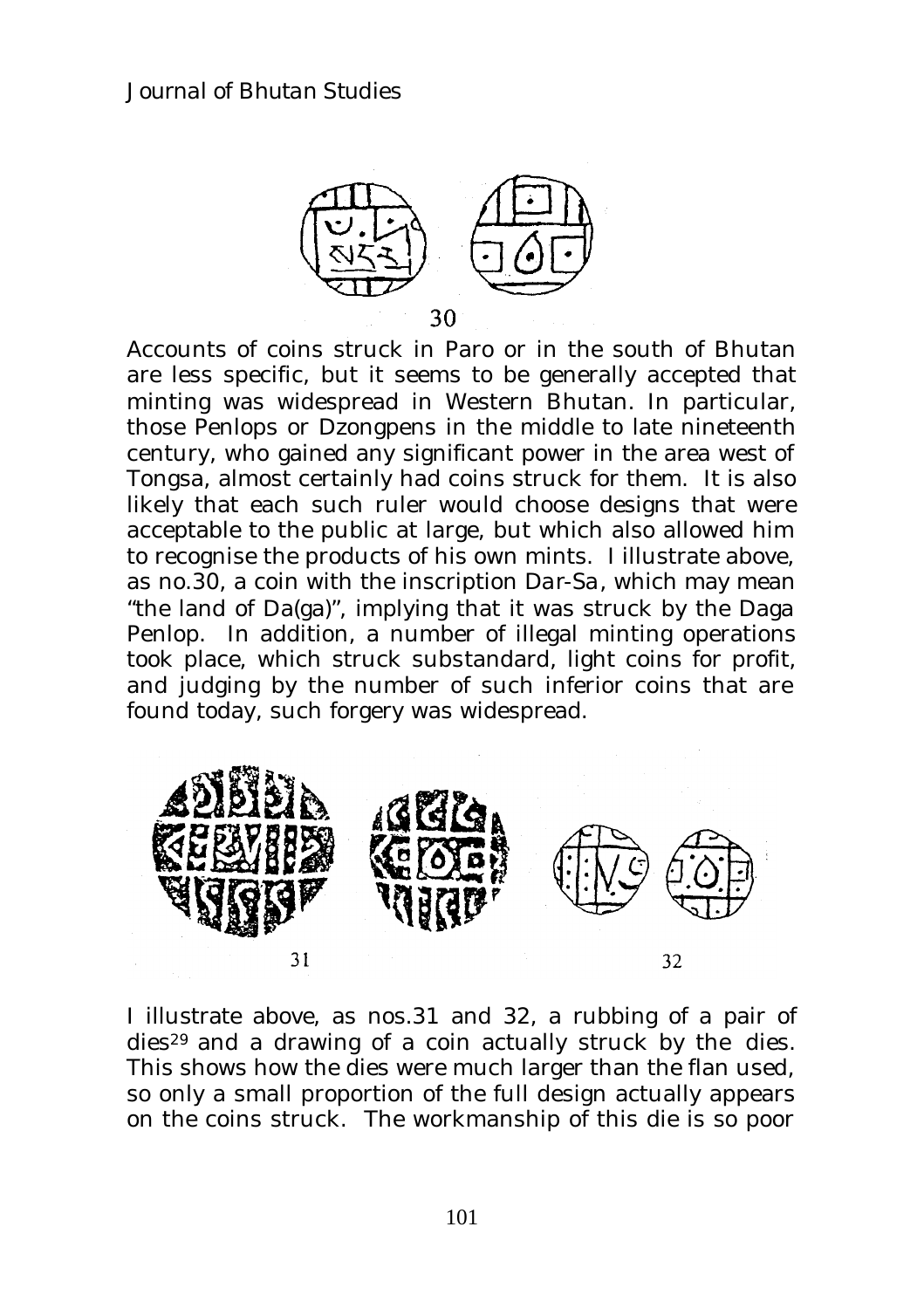that it is reasonable to assume that it was used to strike forgeries in an "unofficial" mint.



Late nineteenth century local rulers who almost certainly issued coins are the Penlops of Paro, Daga and Tongsa, and the Dzongpens of Thimphu, Wangdiphodrang and Punakha. It is also probable that there was a mint under the direct control of the Desi or the Shabdung. I illustrate a few examples of coins that were probably struck during the late nineteenth century, but late varieties of some of the types described earlier may have continued in production. It can be seen that nos.33-35 must have been struck in the same mint, as they represent a die-linked group; the varieties with the swastika and double dorji are very rare, and are only struck with a very limited number of dies, whereas the types with the fishes on the reverse in place of the letter *Cha* are very plentiful, and are struck with a large number of dies, with many minor variations in details of the design.

Nos.36 and 37 are examples of rather scarce varieties with a tree in the design, and no.38 is a variety that happens to be found struck with the same reverse die as no.37. It is interesting to speculate whether the tree on no.20 above, or any of the other varieties that have this symbol, were struck by the same issuing authority or in the same mint?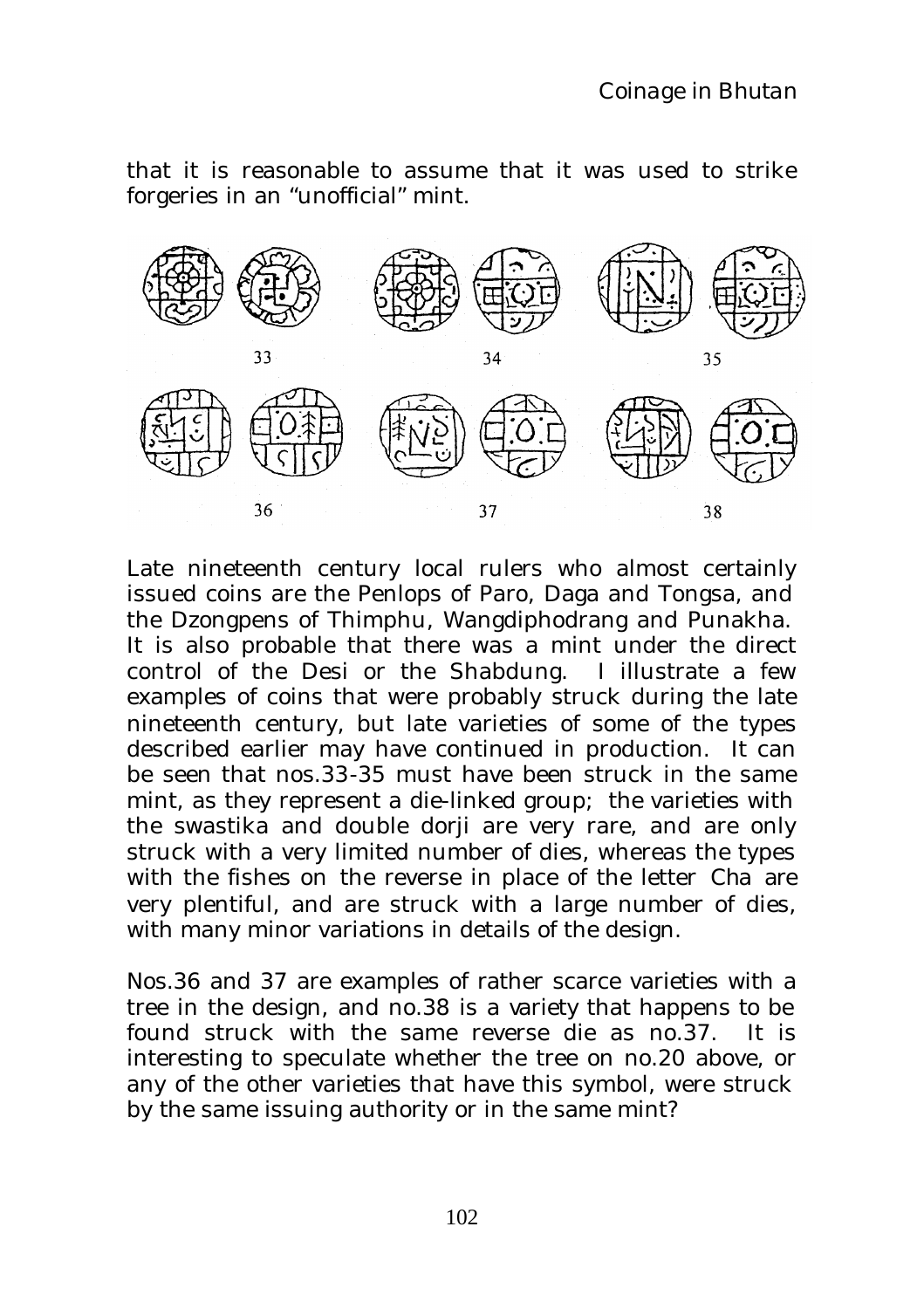

A further selection of rather crude coins is illustrated above. These pieces probably date from the late nineteenth century, and form a heavily die-linked group that must have originated from a single mint. Most have a very distinctive reverse die, with little "ears" on the letter *Cha*. On no.42, the reverse die has had several additional lines engraved on it. No.44 is struck from the same obverse die as no.40, but it has been heavily reengraved, which is not clear from the drawing. No.41 seems to be struck from two reverse dies, which is unusual. One remarkable feature of this group is the weights, with specimens ranging from 1.3g to 4.9g, although I have no reason to believe that more than one denomination was intended.



The three pieces illustrated above are probably struck in the late nineteenth or early twentienth century. All three are of relatively fine style, and it is reasonable to assume that they were official issues, but I have no idea as who may have been responsible for their issue.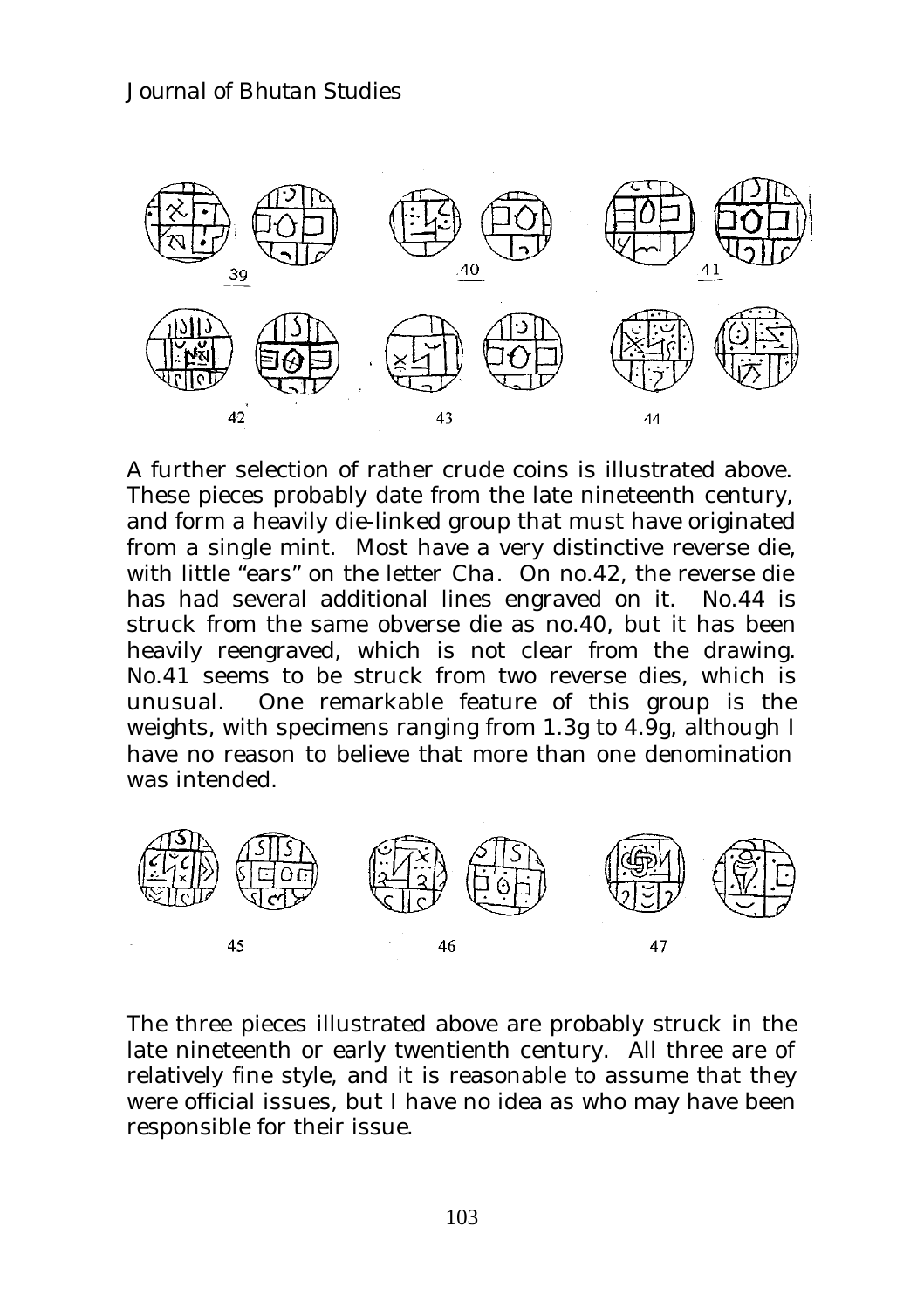

After Ugyen Wangchuck became King in 1907, only two other individuals were powerful enough to have retained the right to strike coins officially, the Paro Penlop, and Gongzim Ugyen Dorji, in Ha and Kalimpong. The Paro Penlop, Tsering Penjor who retained the position from 1918 to 1949 was a very artistic man, and it is reasonable to assume that the coins he was responsible for would have had imaginative designs. I illustrate above, as nos.48 to 50, some varieties that may have been struck in a mint under his control, although I have not been able to find any direct evidence of this.



As regards the Dorji family, I was told by Ashi Tashi Dorji that when she was young, she saw an old minting machine in Bhutan House in Kalimpong, but she never remembers it being used. However, I illustrate above as nos.51 and 52, two coins that may have been struck using such a machine.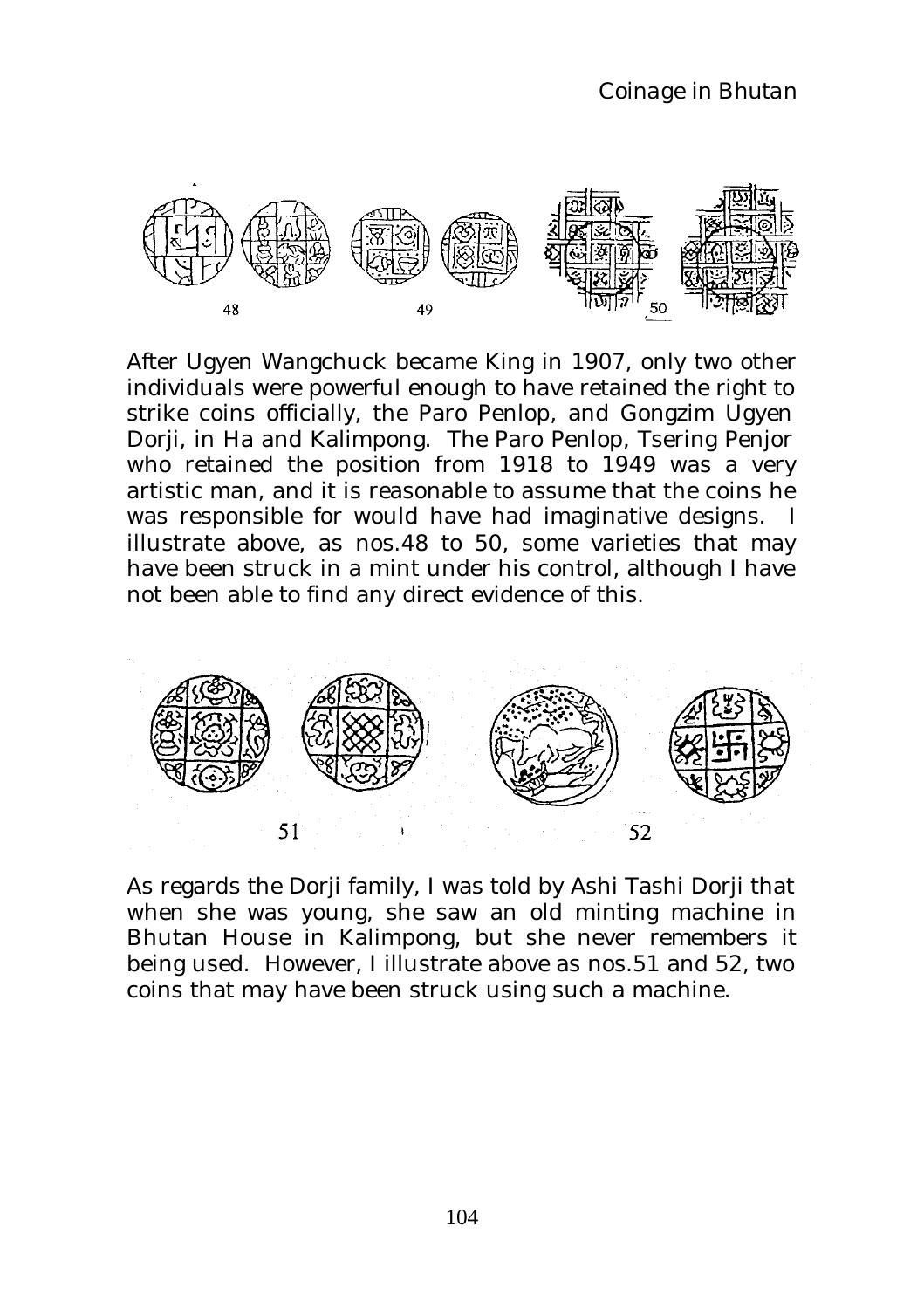

It is very likely that controls were not rigorously exercised, and that several "unofficial" mints still operated. I illustrate above a group of coins that are rather common, are heavily die-linked, and are often found in uncirculated condition. Furthermore, the dies that were used to strike no.57 were also used to produce a silver coin weighing 8g, by using as a flan a Tibetan coin struck by the Chinese in Lhasa in 1910. It is therefore reasonable to assume that some or all of this group of coins was struck after 1910, but I have no suggestions as to where these particular coins may have been struck, or under whose authority.

### **The use of Foreign Coins in Bhutan**

Apart from the Cooch Behar coins that have already been described, other foreign coins were also used in Bhutan at various times. Foreign coins had the advantage of being readily accepted for foreign trade, whereas the Bhutanese coins were of irregular fineness, and were only useful within the country.

Between 1755 and 1763 there was a French outpost at Goalpara, which was set up primarily to trade with Assam, but it is possible that some transactions also took place with Bhutan<sup>30</sup>. As evidence of this trade, some French Indian rupees from the Arkot mint can still be found in Bhutan, although not in large quantities, see no.59 below. I have seen specimens ranging in date from about 1748 to 177331, after which period the British were able to assert their supremacy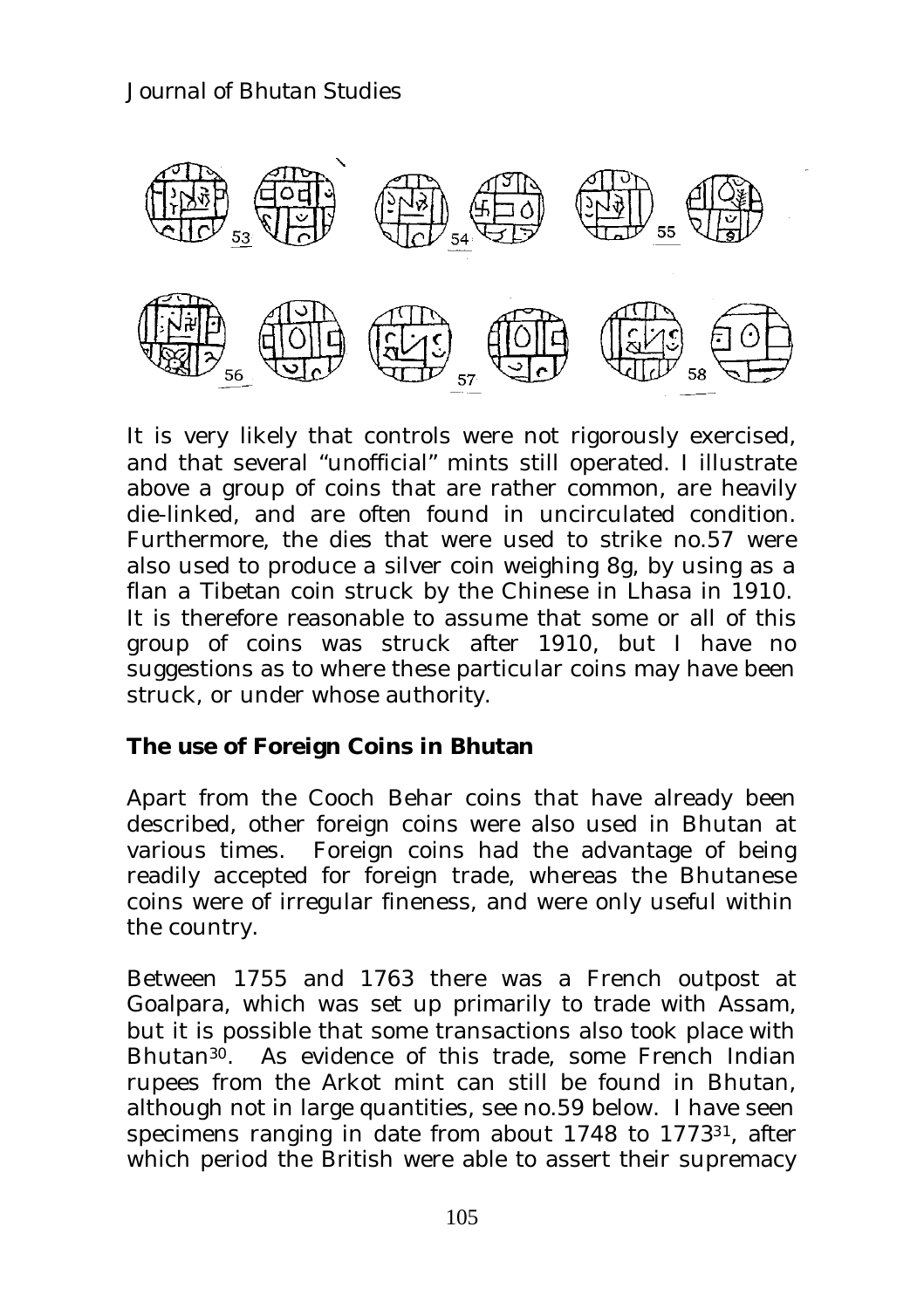in the region, and the French were forced to cease their trading activities in northern Bengal. However, their coins were prized in Bhutan, presumably because of their fine silver content, although many would have been melted down over the years.



I have been told that octagonal Assamese rupees can occasionally be found in Eastern Bhutan. These were common currency in the area south and east of Bhutan until the Burmese war of 1821, and could have found their way to eastern Bhutan, although I have never found any in Bhutan itself. A typical example of such a coin, dated 1785, is illustrated above as no.60. Again, these Assamese rupees are of fine silver content, and many may have been melted down for use in jewellery.



In the last quarter of the nineteenth century, debased silver coins were struck in large numbers in Lhasa, and some of these found their way to Bhutan, particularly to the Bumthang area where, known as *betam*, they formed the main coin in circulation until well into the reign of the second King. A typical example datable to about 1895, is illustrated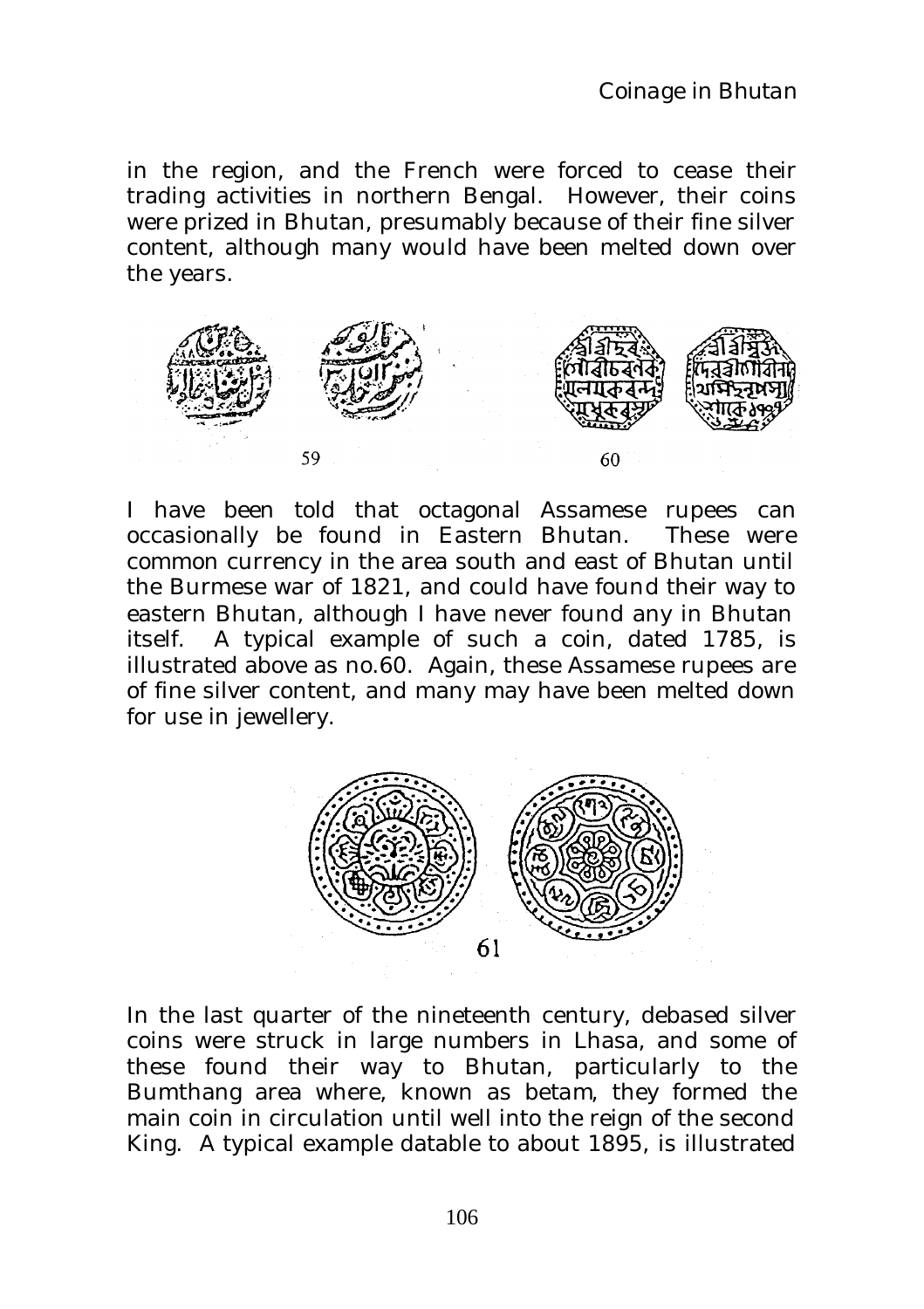above as no. 61. These coins, which average about 50% fine, were generally not worth melting for bullion, but could readily be used for trade with Tibet. Also, it is possible that some of them may have been melted down by Ugyen Wangchuck, when he was Tongsa Penlop, and converted into his own silver coins at his mint at Yudrong Choling. Unfortunately, because of the varying quality of these coins, and hence the different values given to them by the shroffs in Kalimpong and Lhasa, the Bhutanese could have been easily cheated. For example in about 1930, Sonam Tshering, an attendant of Shabdrung Jigme Dorji, was granted 2000 *Betam* as death compensation by the second King. Later he discovered that half of them were not of full value, and when he had the temerity later to ask the King for good pieces, the King replied "I did not mint them, the Tibetans did. If they do not want them, so be it" <sup>32</sup>. On the other hand, this variation in value did present trading opportunities to those who were knowledgeable, and around 1955, Dasho Shingkar Lam was able to buy *betams* at two rupees each in Guwahati, and sell them at four rupees each in Kalimpong33. Partly because of this uncertain value, large numbers of these *betam* can still be found in Bhutan, some still in the possession of old families, but others are for sale in the market.

During the nineteenth and twentieth centuries, British Indian rupees certainly found their way to Bhutan, where there were known as *Gor-mo*, or "round coins". They provided a popular and readily convertible currency, of a reliable standard, and known fineness. These rupees found their way to Bhutan, both through trade, and as the "compensation" paid by the British for the annexation of three hundred square miles of Dooars land in 1865. This compensation, which was always paid in silver rupees, was initially set at Rs.50,000, but was increased to Rs.100,000 in 191034. Such silver rupees were readily acceptable, both in India and in Tibet, and can still be found in large numbers in Bhutan, although many of them have been melted down to make silver jewellery or pan boxes, particularly since 1947, when their silver content became worth more than their face value. Indian rupees are still in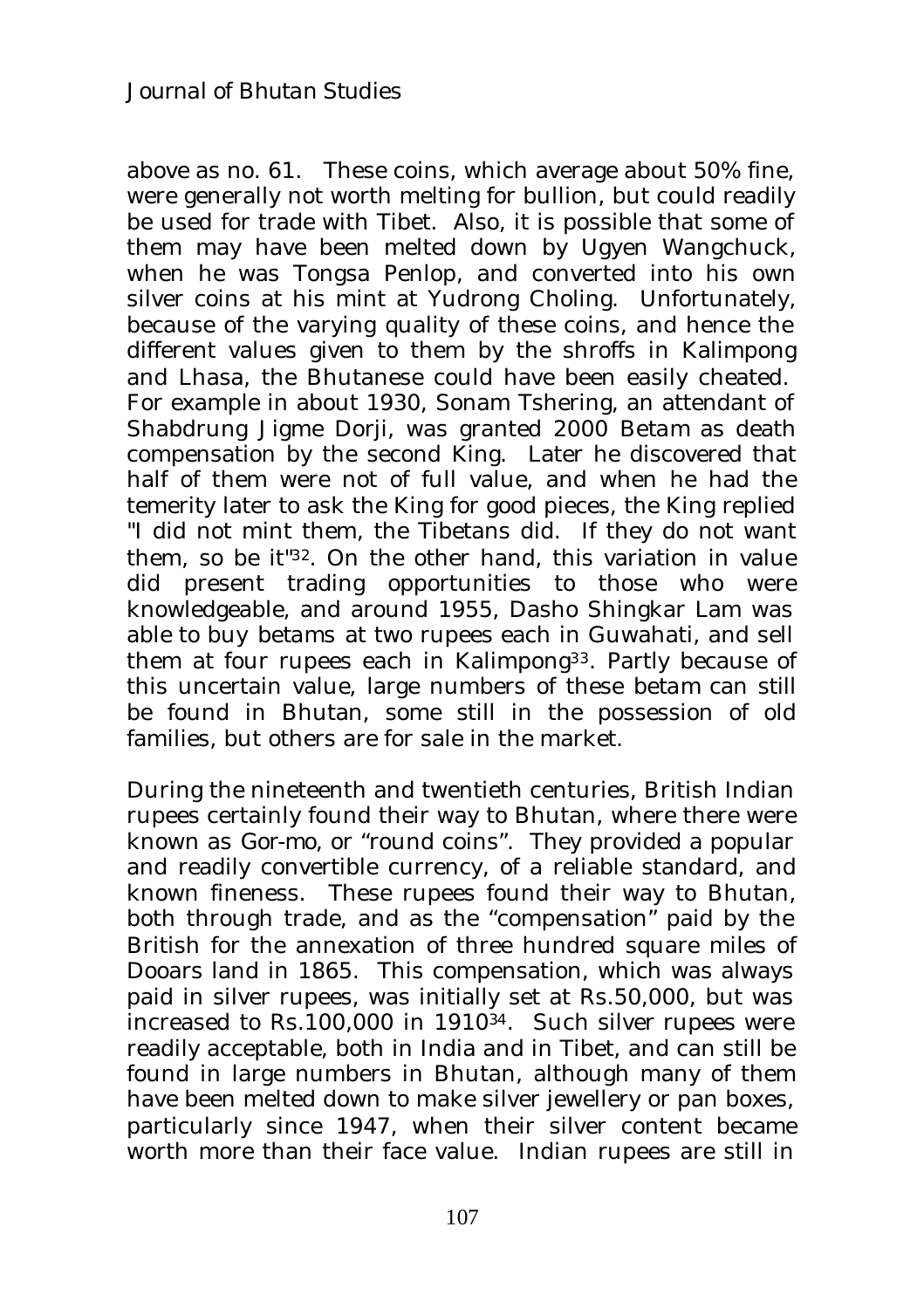everyday use, and they are accepted on a par with the Bhutanese ngultrum.



62

After the Chinese tried to assert their supremacy over the Government of Tibet, and the Dalai Lama fled to India in 1910, the Chinese attempted to persuade the Bhutanese to use Chinese rupees<sup>35</sup>. These were silver coins, struck in Szechuan Province, to the same standard as, and using a design copied from, the British Indian rupees, but bearing the bust of the Chinese Emperor as no. 62. The coins were widely used in Eastern Tibet<sup>36</sup> at the time, but the Bhutanese, under pressure from the British, officially refused to allow them to circulate in Bhutan. However, some of these rupees can be found in Bhutan, particularly from sources in the east, where they are also called *Gormo*. Whether they were used in Bhutan as early as 1910, or whether they were only imported in more recent years, is not certain. Certainly, many Chinese silver coins of various types, can be found in eastern Bhutan, and although Tibetan refugees must have brought most of them after 1950, they are accepted locally with a standard value. Most common are the dollars of Yuan Shih K'ai, some of which were struck in the mid-1950's specifically for use in Tibet, and in both Tibet and Bhutan they are known as *Da-yuan.*

#### **Machine struck Bhutanese Coins**

In 1906, Ugyen Wangchuck, accompanied by about three hundred retainers, travelled to Calcutta, where he visited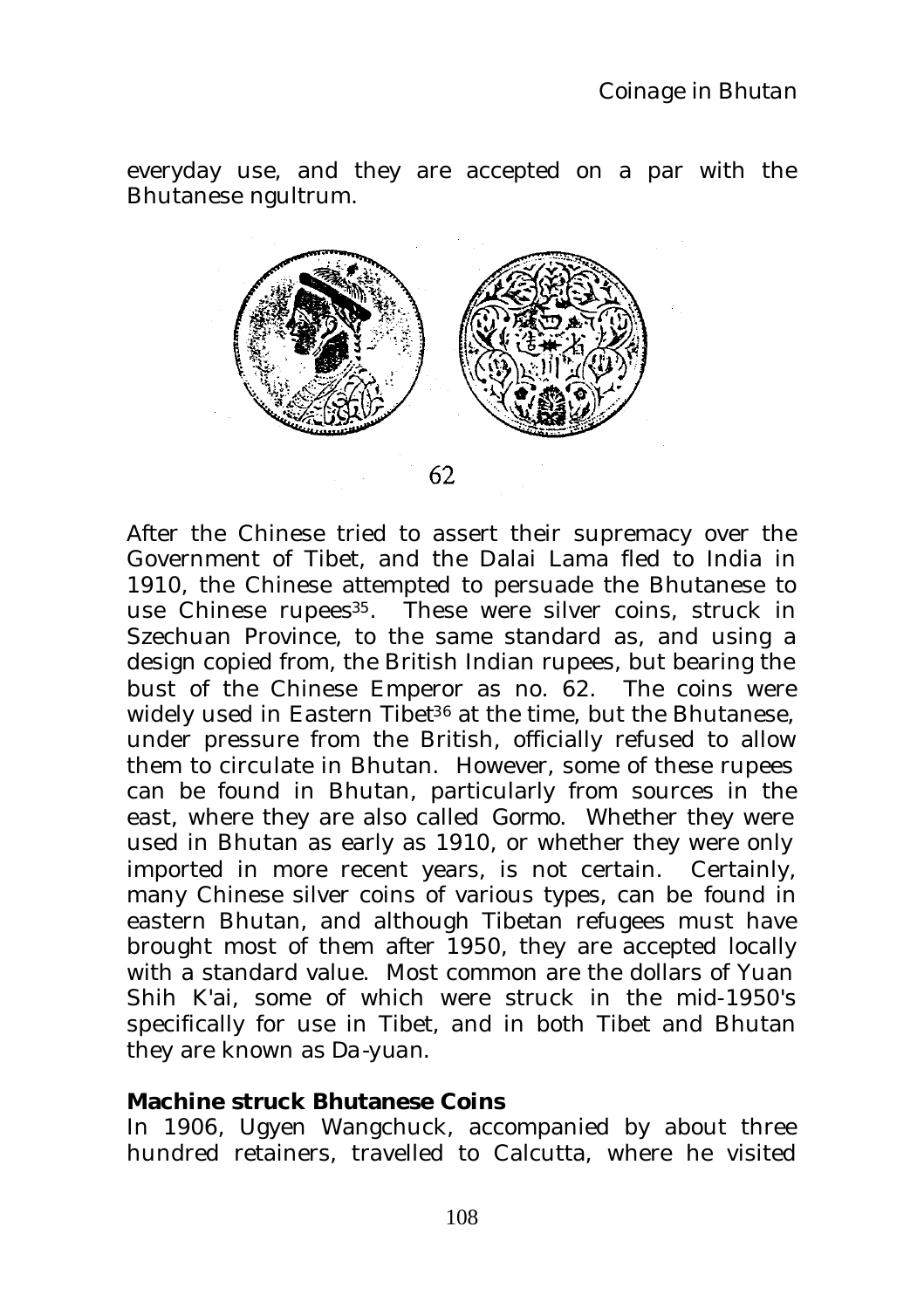many places of interest, including the Mint. He took a lively interest in everything he saw, and returned to Bhutan with many ideas for the development of the country. In particular, he must have considered the possibility of improving the standard of the coinage, and in 1909, Gongzim Ugyen Dorji, presumably on the King's instructions, asked the Government of India for permission to have a Bhutanese coin die prepared in Calcutta. The request was agreed to, and the Calcutta mint was instructed to supply dies from a design supplied from Bhutan37. I have not been able to confirm exactly what this design was, but it is possible that the coins produced from this die were the machine struck copper coins described as nos. 48 and 49 above. This order for dies was almost certainly not repeated, as the copper coins are rather scarce, and are only known to have been struck from two pairs of dies. This was presumably because the British insisted that the coins struck should not conform with those struck by the Government of India. They generally opposed neighbouring states having coinages of their own, which might be used as coin within Indian territory. Shortly before this time, some fine medals were struck in Calcutta for Bhutan, with a portrait of the first King on the obverse, and a view of Punakha Dzong on the reverse. These medals were produced in gold, silver and copper, although the vast majority were struck in silver. One of these medals was presented to Sir Charles Bell on 25th January 1910, just after the supply had been delivered to Bhutan, but silver versions were presented to Bhutanese officials until at least the 1940's, when Lyonpo Sangay Penjore received his medal from the second King38.

In 1928, the second King asked the Calcutta mint to strike some silver half rupees, and some copper pice, for use in Bhutan. The coins were designed by Mr A.P.Spencer, the Chief artist/engraver to the Calcutta mint, from a rough design supplied from Bhutan<sup>39</sup>. Some 20,000 half rupees were supplied in 1929, but it was noticed that there was a small mistake in the legend, and this was corrected when a further 30,000 pieces were sent in the following year. At the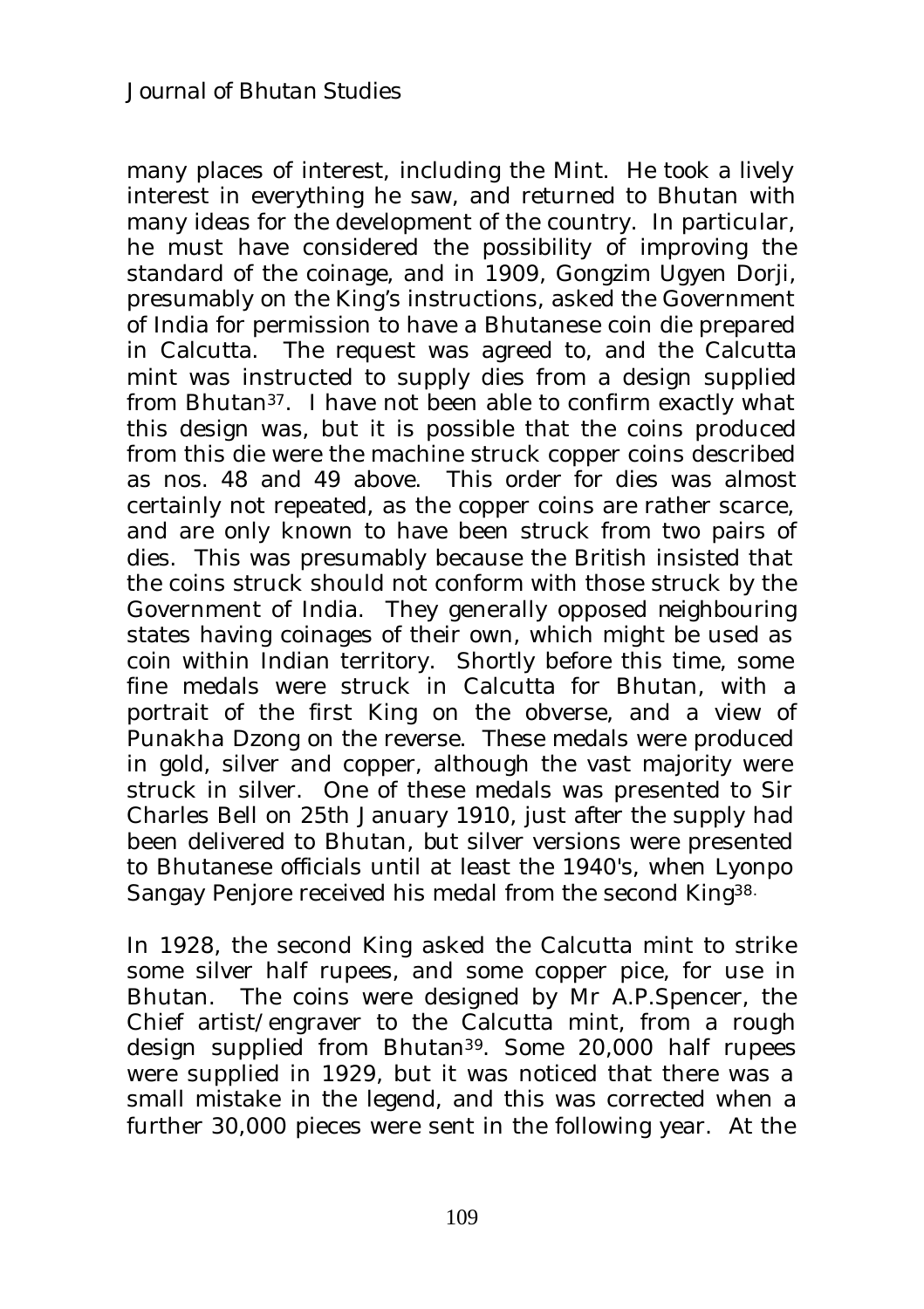same time, 10,000 copper pice were sent, with the correct legend.

In 1950, and again in 1954 and 1967, half rupees were supplied by the Calcutta mint to Bhutan, by now they were made of nickel or cupro-nickel, but using the same dies. Initially the unchanged date (Earth-dragon year, 1928) was used, but was later replaced by a new year (Iron-tiger year, 1950). In both cases, however, the incorrect obverse die was used, with the error in the legend, but this raised no objections, and the error was never corrected again. Also in both 1950 and 1954, some copper pice, of a new design, reminiscent of the copper coins of the first King, with the quartered square, were struck in Calcutta.

From 1974, a number of new coins have been struck, both at Indian mints and at various foreign mints, but few have circulated to any significant extent, most having been ordered by outside agencies, and marketed internationally. In practice, coins have ceased to have any local relevance in Bhutan, and I will not list such recent pieces in this article. The coins have been almost entirely replaced by bank notes, which were introduced in 1974.

## **The Purchasing Power of Bhutanese Coins in Circulation**

Until the 1950's, the old copper coins were used widely in Bhutan, together with both Indian rupees, Tibetan *betam*, and the old silver Cooch Behar coins and the fine silver Bhutanese copies (*Nying-tam Gatikha*). The exchange rates that prevailed at that time were:-

24 Che-tam (the thin copper coins)

- $= 12$  Ma-tam
- $= 1$  Betam

3 Betam = 1 Ti-ru (Indian Rupee)

2 Betam = 1 Nying-tam Gatika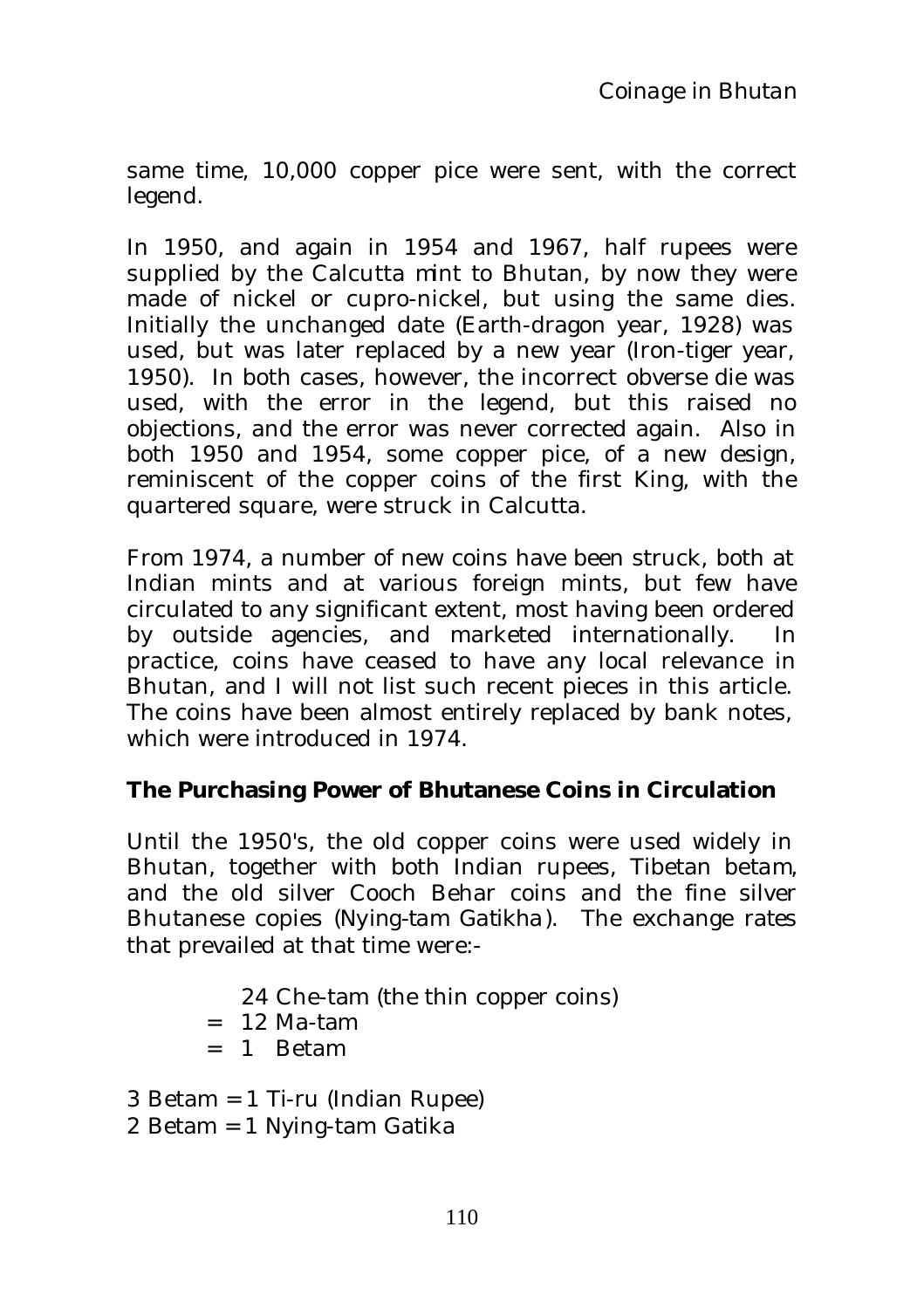1 Ma-tam would buy two apples, one cup of milk, or a pile of pan leaves<sup>40</sup>.

## *Summary*

In this article, I have tried to give an account of the development of the use of coinage in Bhutan, illustrated with representative examples of the coins concerned. I sincerely hope that additional numismatic evidence will surface in future years, so that a more comprehensive account can be prepared of the various mints that were in operation, describing which coins were struck in each mint, when, and under whose authority. In addition, it may in future be possible to prepare a comprehensive catalogue of the coins themselves, but at this stage readers should merely be aware that there are innumerable varieties of the coins illustrated here, and even some major types have been omitted from this brief overview of the coinage of Bhutan. In conclusion, I should like to thank all those who have helped in my studies of Bhutanese coins over the years, and in particular Karma Ura, Adam Pain, John Ardussi and Dasho Karma Gayleg.

### **Notes**

<sup>1</sup>*Karma Ura, The Ballad of Pemi Tshewang Tashi*: A Wind Borne Feather. Thimphu 1996, p.42

<sup>2</sup>*Karma Ura, The Hero with a Thousand Eyes*. A historical novel. Thimphu 1995, p.34

<sup>3</sup>*Ibid,* p.108

<sup>4</sup>*Ibid,* p.192

<sup>5</sup> Dr.C.T.Dorji, *History of Bhutan Based on Buddhism*, p.75.

<sup>6</sup> from The Biography of Shabdung Rinpoche Ngawang Rnamgyal (1594-1651), written c.1674, reprinted in Dolanji, India, in 1974, Section 4, ff.113b-114a. My thanks to John Ardussi for giving me this information.

<sup>7</sup> Ladakh had no coinage at this period, but a few commemorative gold and silver coins were struck in Ladakh in the name of Aurangzeb in 1665, so it is possible that some of these were sent as gifts to Bhutan on this occasion. Until recently none of these Ladakhi coins had been seen, but a gold piece recently appeared on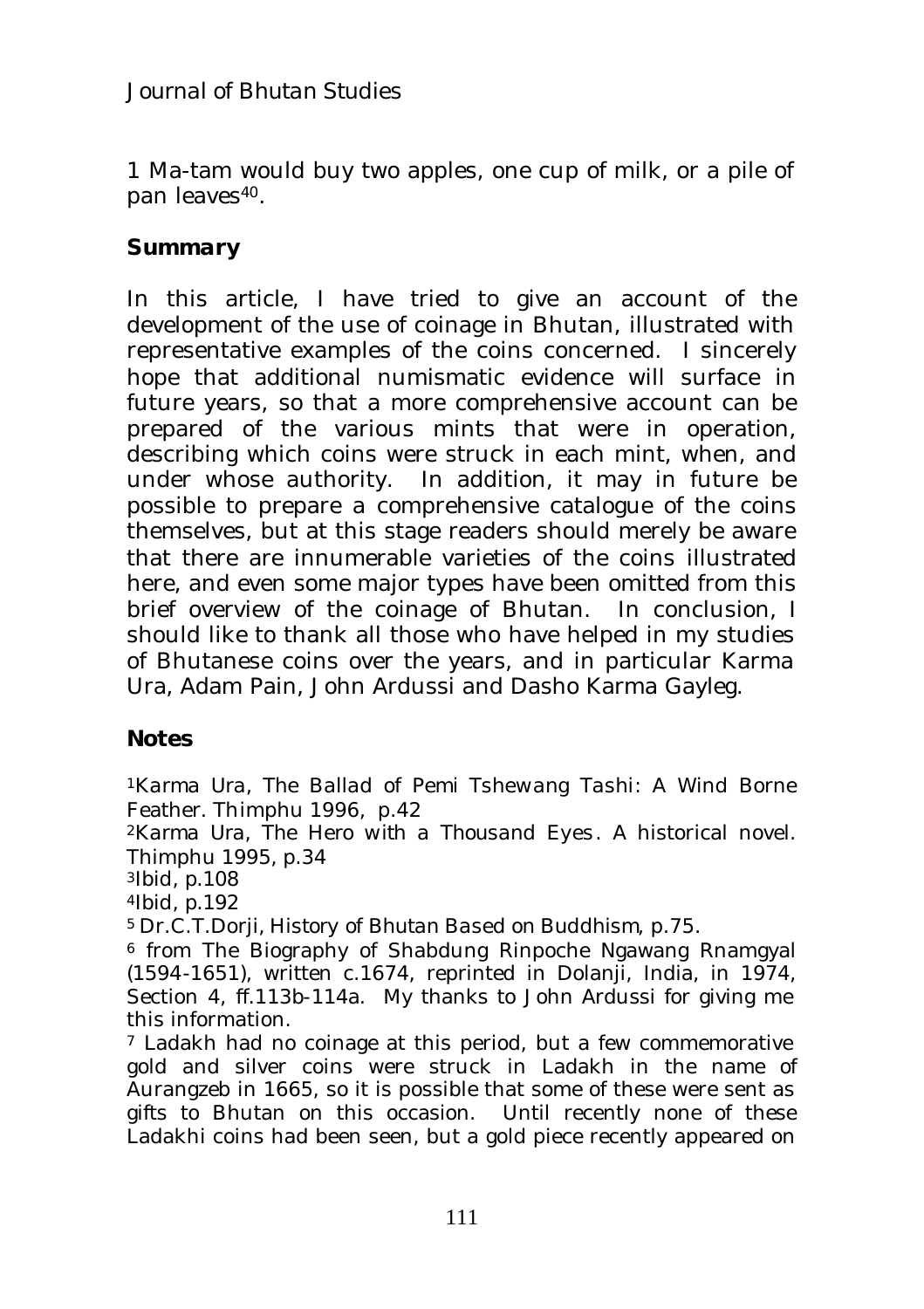the London market, c.f. N.G.Rhodes, "A Tibetan Coin struck in the name of Aurangzeb" *ONS Newsletter* No.156 (1998), pp.19-20. <sup>8</sup> Dr C.T.Dorji, *op.cit*. p.108.

<sup>9</sup> My thanks to John Ardussi for this information.

<sup>10</sup> Dr C.T.Dorji, *op. cit*. p.113.

<sup>11</sup>Dr C.T.Dorji, *op. cit*. p.118.

<sup>12</sup> The Biography of the 13th Deb Raja Sherab Wangchuck (r.1744- 65), ff.30b-39b. My thanks to John Ardussi for this information.

<sup>13</sup> Calendar of Persian Correspondence, Vol.VI No.1583.

<sup>14</sup> N.G. Rhodes, Gabrisch & Valdettaro, *The Coinage of Nepal*, , London 1989, pp.204-6)

<sup>15</sup> S.Turner, *Account of an Embassy to the Court of the Teshoo Lama*, London 1800, pp.143-44.

<sup>16</sup> M.Aris, *Views of Mediaeval Bhutan*, London 1982, p.54.

<sup>17</sup> N.G.Rhodes "The Coinage of Cooch Behar", *ONS Inf. Sheet* No.10, 1974.

<sup>18</sup>For Cacella and Cabral's journey to Bhutan, see Luiza Baillie's article in this issue of *Journal of Bhutan Studies.*

<sup>19</sup> *Asiatic Researches*, vol.XV (1825), p.152.

<sup>20</sup> Dr.C.T.Dorji, *op.cit.*, p.131.

<sup>21</sup> John Ardussi tells me that these traditional ceremonies were called *Mang-'gyel,* when specified items, often including coins, were given to each person, each household or each monk. Amounts were usually recorded, giving a valuable insight into the population of the country at the time. Apparently this was also a Tibetan custom. For distribution of goods among the Thakali of Nepal, see Vinding 1998, p.314-316

<sup>22</sup> Capt. R.B.Pemberton, *Report on Bhutan*, Calcutta 1839, pp.64-65. <sup>23</sup> Foreign Dept., Political, 12.9.1838, No.109 &110.

<sup>24</sup> Foreign Dept., Pol. 7.8.1839. No.77, P.C. - letter from E.Morley, the Accountant General to H.J.Princep, Esq.

<sup>25</sup> *Useful Tables*, Calcutta 1834, p.46 & Pl.II No.6.

<sup>26</sup> S.K.Bose, "In Search of a Die", *Oriental Numismatic Studies*, Vol.I, 1996 (ed. by D.Handa), p.166.

<sup>27</sup> Two uncirculated examples of this type in silver were given by the second King to Mr and Mrs Williamson when they visited Bhumtang in 1933. A variety struck in copper, but die-linked to fine silver examples, has a slightly different obv. design, with a large letter *Sa*  in the centre, and the word *dBang* in a panel below. Dasho Karma Gayleg told me that he had heard about this variety, and that according to family tradition, it was struck by Ugyen Wangchuck, after he was made King, and that the legend should be interpreted as meaning that the King had "power over the land (of Bhutan)".